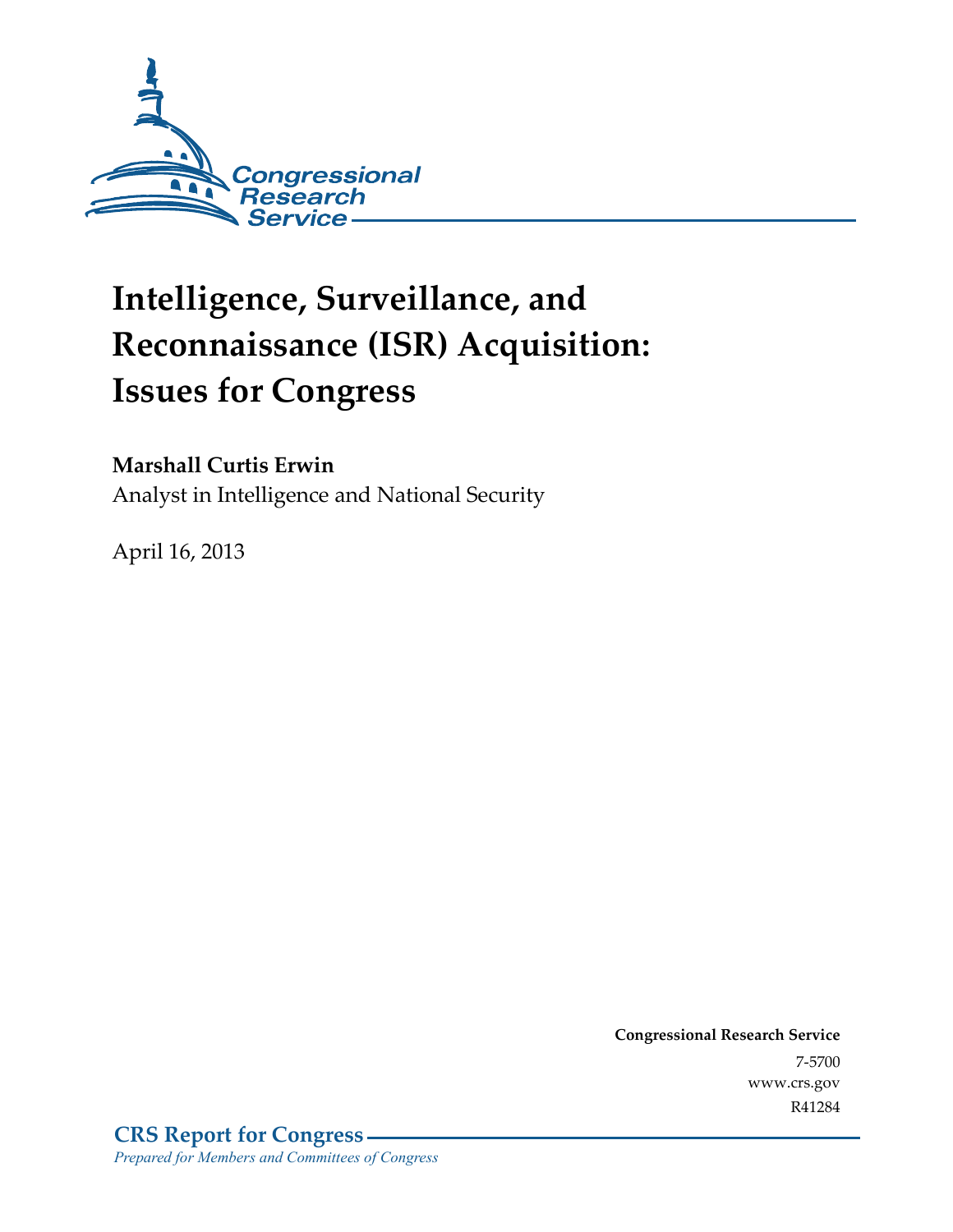### **Summary**

Increasing calls for intelligence support and continuing innovations in intelligence technologies combine to create significant challenges for both the executive and legislative branches. Intelligence, surveillance, and reconnaissance (ISR) systems are integral components of both national policymaking and military operations, including counterterrorism operations, but they are costly and complicated and they must be linked in order to provide users with a comprehensive understanding of issues based on information from all sources. Relationships among organizations responsible for designing, acquiring, and operating these systems are also complicated, as are oversight arrangements in Congress. These complications have meant that even though many effective systems have been fielded, there have also been lengthy delays and massive cost overruns. Uncertainties about the long-term acquisition plans for ISR systems persist even as pressures continue for increasing the availability of ISR systems in current and future military operations and for national policymaking.

These challenges have been widely recognized. A number of independent assessments have urged development of "architectures" or roadmaps setting forth agreed-upon plans for requirements and acquisition and deployment schedules. Most observers would agree that such a document would be highly desirable, but there are significant reasons why developing such an architecture and gaining an enduring consensus remain problematic. First, ISR technologies are not static; whereas it is possible to plan for aircraft, ships, or tanks that can be used for decades, it is doubtful that today's inventory of satellites, unmanned aerial vehicles, and manned aircraft will still be the right mix a few years hence. Some believe that a "cast-in-concrete" plan would inhibit the ability to take advantage of new technologies or techniques as they emerge. Secondly, achieving consensus on such a plan would be greatly affected by the separate priorities of different parts of the intelligence community, the Defense Department, and Washington policymakers. The needs of policymakers and military commanders are different and are usually reconciled only on a caseby-case basis. Furthermore, different congressional oversight committees may also have different perspectives on priorities and some may seek to emphasize funding for specific systems.

The Director of National Intelligence could be given authority to reach across current organizational boundaries to define requirements and priorities. Some propose establishing a position for a separate "ISR Czar" to do this. Few observers believe that ISR programs could be carved out of the intelligence budget and/or the defense budget, and placed under the control of a single officer or lead agency. There is a strong likelihood that separate needs and concerns that affect the current systems will not disappear, even if one official has a new and expansive charter. Similar concerns would exist in regard to the jurisdictions of congressional oversight committees.

ISR issues will continue to be an area of concern for the 113<sup>th</sup> Congress, especially in light of the lack of a long-term investment strategy and the pending impact of sequestration. In testimony before the Senate Select Committee on Intelligence in March 2013, Director of National Intelligence James Clapper indicated that sequestration would delay major systems acquisition and require older reconnaissance systems to be decommissioned. The DNI and the President's FY2014 budget request indicated an effort to protect the intelligence community workforce, suggesting that hard choices in response to budget cuts will focus on ISR systems and other expensive collection platforms.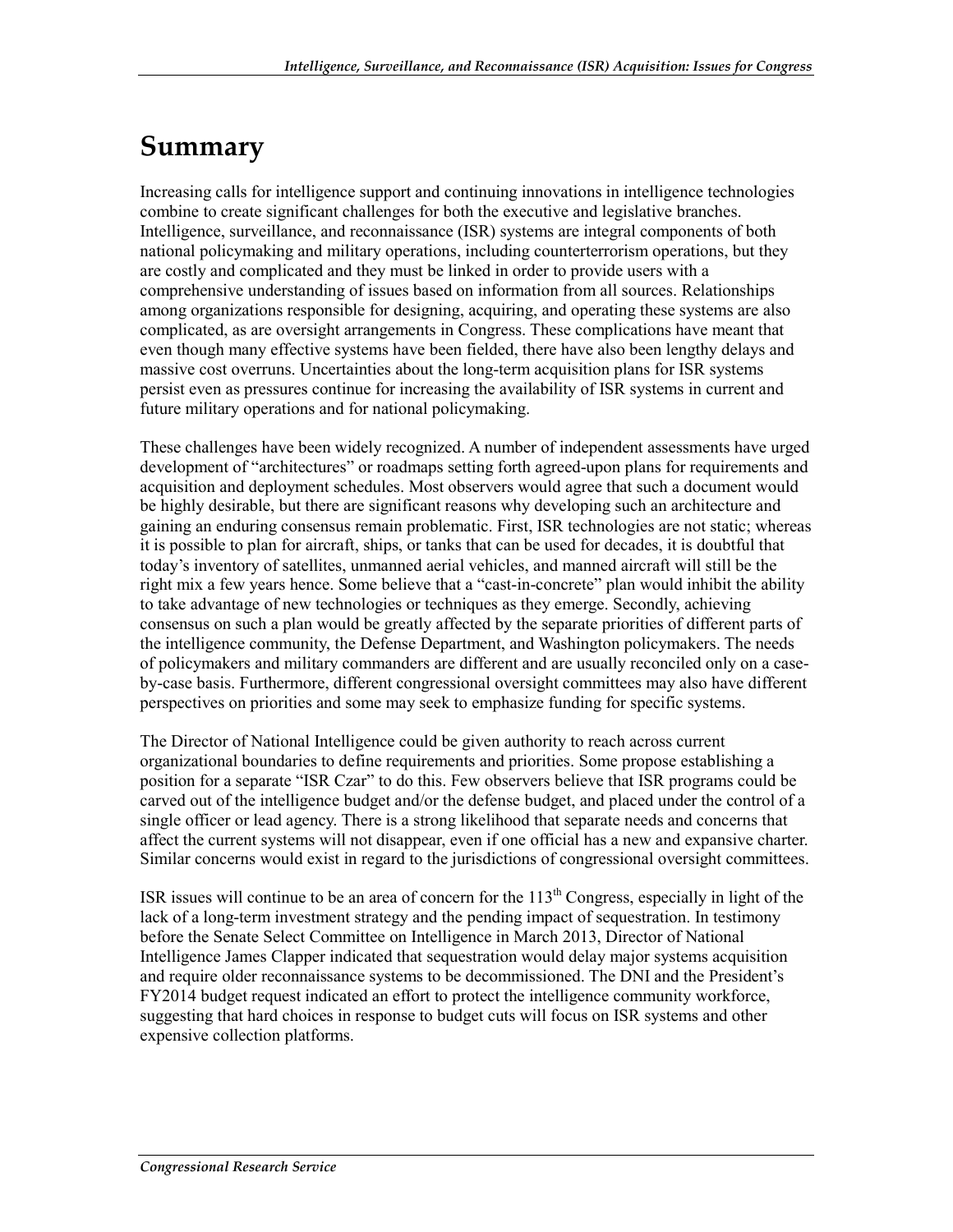# Contents

| 24 |
|----|

#### Contacts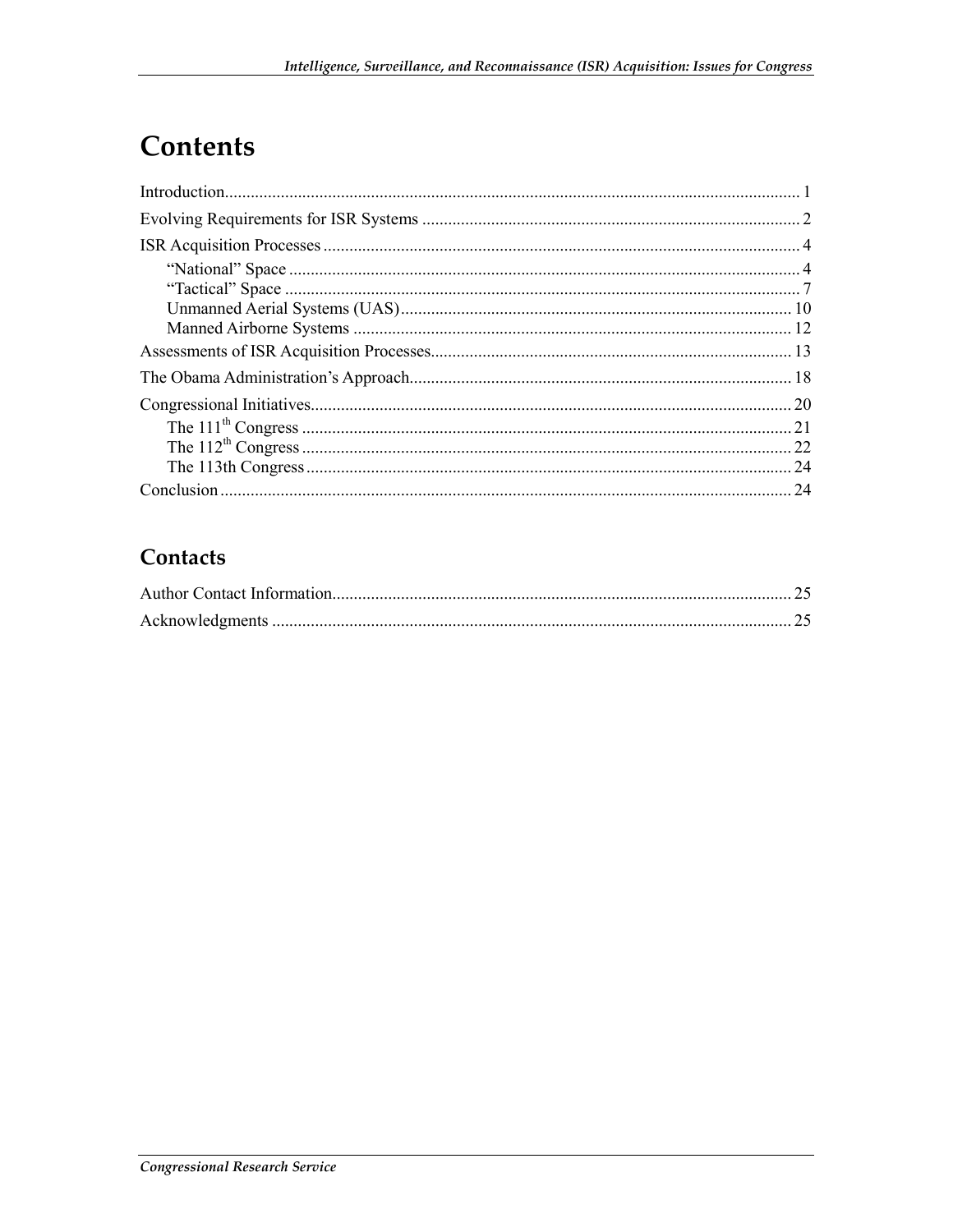# **Introduction**

Intelligence, surveillance, and reconnaissance (ISR) systems are matters of great congressional interest. These systems can provide policymakers with information on the military capabilities of foreign countries, the location of key defense and industrial sites, indications of the presence of weapons of mass destruction, and information on the plans of foreign leaders and terrorist groups. National-level ISR is essential for both defense planning and arms control negotiations. Military commanders rely on intelligence systems for information on enemy positions and activities; tactical ISR has also been essential for precise targeting in counterterrorism operations while minimizing civilian casualties. At present, major ISR systems—national and tactical—are used by both military commanders and Washington policymakers to follow developments in combat areas in great detail. ISR systems include reconnaissance satellites, some of which have been operational for decades; Unmanned Aerial Systems  $(UAS)^{1}$  of various sizes; and manned aircraft and other sensor platforms. In practice, some ISR systems acquired for one purpose are regularly used for other missions that may have been unanticipated when the systems were designed.

Acquisition of ISR systems presents particular challenges to the intelligence community, the Department of Defense (DOD), and Congress. Agencies responsible for national systems are usually separate from those that design and acquire tactical systems. The costs and complexity of individual systems, continuing changes in technologies, and the difficulties involved in linking disparate systems together to serve a variety of consumers require different acquisition approaches than those often used for ships, tanks, and manned aircraft. Moreover, since the establishment of the United Launch Alliance in late 2006,<sup>2</sup> ISR satellites rely on launch platforms and other technologies used by non-intelligence satellites; thus, there is a necessity to coordinate intelligence satellite developments and launch schedules with elements of the national space effort that is managed by federal agencies outside DOD and the intelligence community.

UAS have demonstrated that on occasion they can provide data at a fraction of the costs of multibillion dollar satellites, but UAS acquisition efforts have been anything but simple. There has been a tendency to introduce new and untested capabilities to unmanned platforms, causing production delays and cost growth. Some policymakers would centralize UAS acquisition efforts under an executive agent (an initiative that Congress at one point mandated but then abandoned), but, in practice, the four services have been intent on acquiring different UAS that meet their perceived unique requirements. The result has often been excessive costs required for different systems with duplicative or overlapping capabilities. Other platforms for ISR collection, such as manned aircraft, continue to have important functions, but often they compete for agency funding with non-intelligence aircraft rather than with unmanned intelligence systems, and intelligence requirements may not receive the highest priorities. Acquisition efforts are further complicated by

<sup>1</sup> 1 According to the Defense Department, Unmanned Aerial Systems (UAS) refer to systems whose components include the necessary equipment, network, and personnel to control an unmanned aircraft. An Unmanned Aerial Vehicle (UAV) refers to a powered aerial vehicle that does not carry a human operation, uses aerodynamic forces to provide vehicle life, can fly autonomously or be piloted remotely, can be expendable or recoverable, and can carry a lethal or nonlethal payload. Thus UAS is a broader term that includes equipment, networks, and personnel in addition to the UAV; in practice the terms UAS and UAV are often used interchangeably. See Department of Defense, Dictionary of Military and Associated Terms, Joint Publication 1-02, 12 April 2001, updated through April 2010.

<sup>&</sup>lt;sup>2</sup> See http://www.ulalaunch.com for information on the cooperative effort by Lockheed Martin and Boeing to provide space launch services to federal agencies.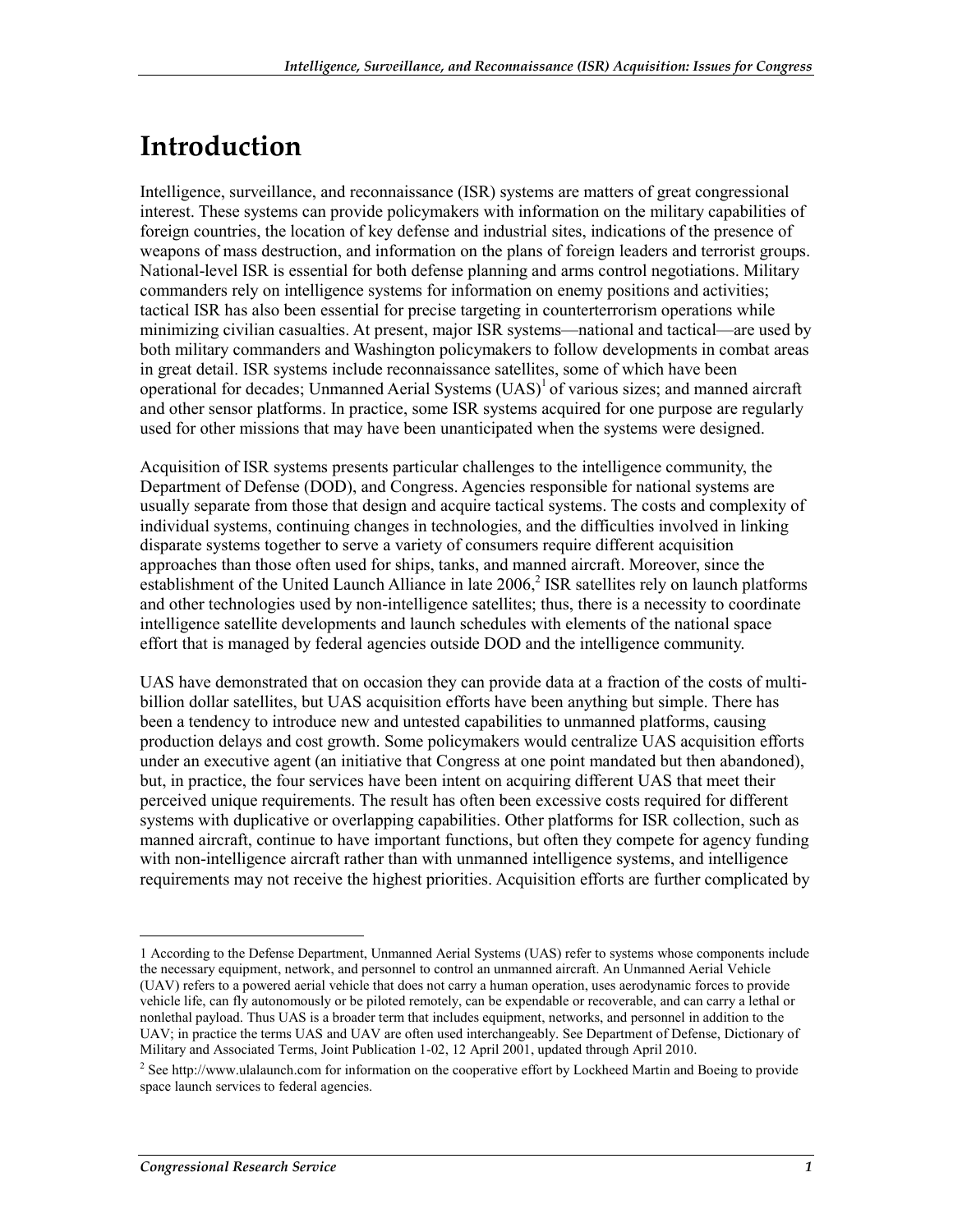the fact that Congress addresses ISR programs through a number of committees, principally Armed Services, Intelligence, and Appropriations.

Such factors taken together have often led to piecemeal acquisition efforts, major cost overruns, and an inability to ensure that disparate systems can be linked effectively to yield a comprehensive intelligence picture. There have been production delays and only recently have UAS been available in adequate numbers to support the pace of operations in Iraq and Afghanistan. Observers argue—and a number of key Members of Congress have concurred—that the drawbacks inherent in past and current ISR acquisition efforts are serious enough to indicate that consideration should be given to the preparation of an agreed-upon multi-year plan or "architecture" that provides production schedules for currently planned ISR systems and the introduction of new platforms. If such a plan were agreed upon, advocates argue, it would be possible to restrain cost growth, ensure that all requirements had been considered, and establish the best possible mix of satellites and unmanned and manned systems. On the other hand, skeptics suggest that dynamic technologies and the changing international environment would nevertheless necessarily limit what can be done in terms of multi-year procurement efforts.

# **Evolving Requirements for ISR Systems**

A key consideration underlying efforts to acquire, deploy, and operate ISR systems is the way or ways that they will be used. The need to gain insights into Soviet military capabilities during the Cold War provided the principal impetus for the sizable investments in global signals intelligence and overhead reconnaissance capabilities. These systems were considered "national," they were acquired primarily to support the President and key Cabinet members. A number of "national" organizations—especially the National Reconnaissance Office (NRO) and the National Security Agency (NSA), along with the Central Intelligence Agency (CIA) were established to gather and analyze information for senior policymakers. The ability of U.S. leaders to gauge the extent of Soviet strategic capabilities was essential to defense planning and arms control negotiations, but there was less capability to support military commanders in ongoing combat operations.

Beginning with Desert Shield in 1991, however, these national-level systems began to be adapted to tactical use in Iraq, Bosnia, Kosovo, Afghanistan, and elsewhere. Wherever U.S. forces have been deployed for combat there have been requirements for intensive intelligence support that called upon national systems that were not originally intended for tactical uses. In peacekeeping/peacemaking/stabilization operations, the overriding need to minimize attacks on civilians has led commanders and national-level leaders to seek ever more precise target data from all available sources of information.

In addition to adapting older systems to the demands of current modes of warfighting, newer ISR systems have also been employed with considerable success. In particular, UAS have proven their value as relatively low-cost systems that can be routinely used by ground commanders to acquire tactical intelligence. In regular use since the early 1990s, UAS range in size and sophistication from very small systems that can be launched by an individual soldier for short-range tactical operations to the high-altitude Global Hawk that can acquire much of the same information as reconnaissance satellites. The potential overlap, or possibility of close coordination between UAS and national satellites has, however, called into question the separate organizational and congressional oversight structures that have been established or have evolved over the past decades.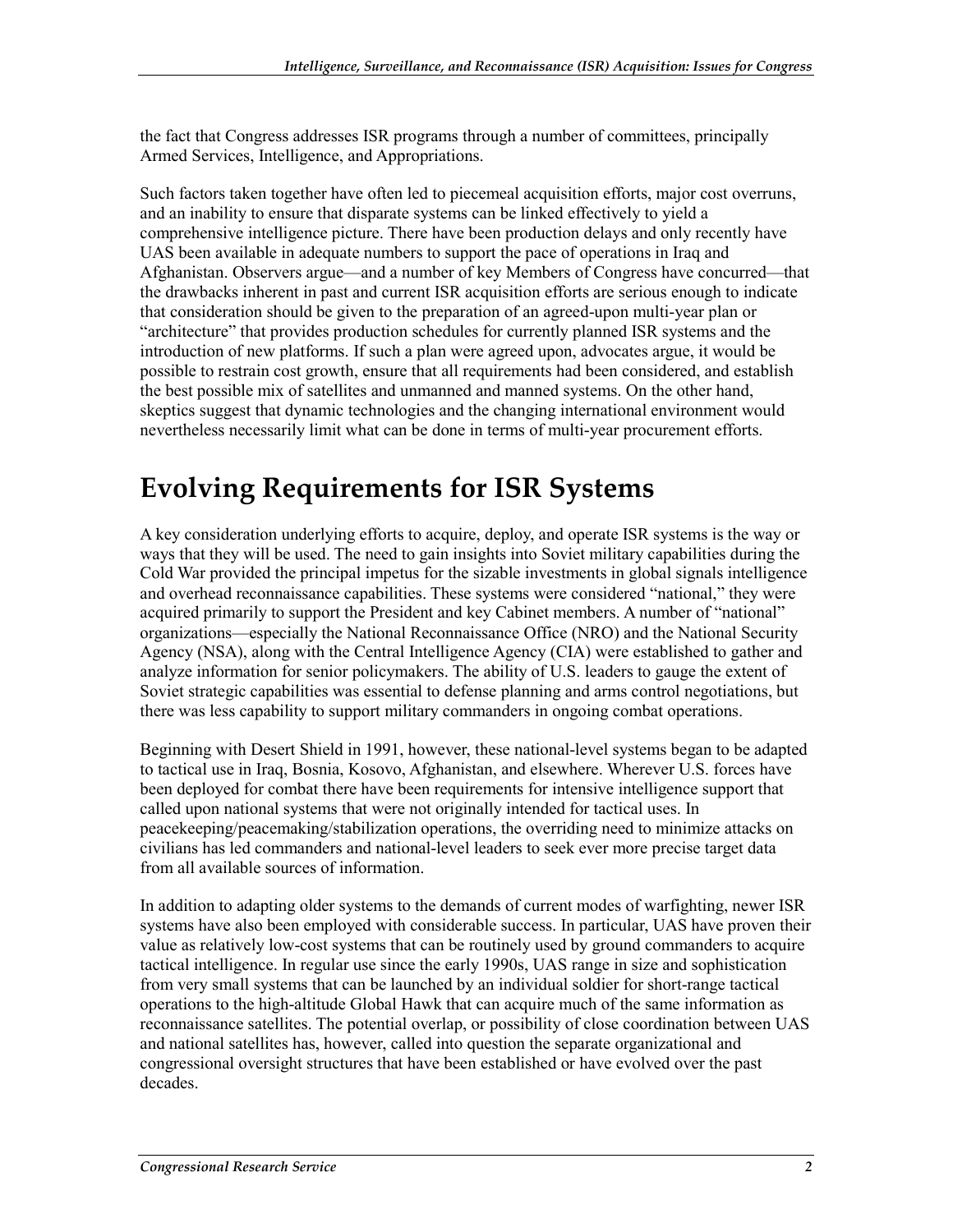In spring 2009, Secretary of Defense Robert Gates argued in *Foreign Affairs* that the nature of U.S. strategic planning has unalterably changed. His comments summarize the evolution of defense and intelligence planning that guided the Administration's budget proposals for FY2010:

[F]or far too long there was a belief or a hope that Iraq and Afghanistan were exotic distractions that would be wrapped up relatively soon—the regimes toppled, the insurgencies crushed, the troops brought home. Therefore we should not spend too much or buy too much equipment not already in our long-range procurement plans or turn our bureaucracies and processes upside down.... As a result of these failed assumptions, the capabilities most urgently needed by our warfighters, were for the most part fielded ad hoc and on the fly, developed outside the regular bureaucracy and funded in supplemental legislation that would go away when the wars did—if not sooner.

...

[G]iven the types of situations the United States is likely to face … the time has come to consider whether the specialized, often relatively low-tech equipment well suited for stability and counterinsurgency missions is also needed. It is time to think hard about how to institutionalize the procurement of such capabilities and get them fielded quickly.<sup>3</sup>

Secretary Gates was addressing issues of defense acquisition in general and not ISR systems in particular. It is clear, however, from the text of his speeches and his actions as Defense Secretary that he sees ISR support to warfighters as a major example of the challenge facing policymakers in both the executive branch and Congress. Military operations have increasingly come to depend upon the availability of copious amounts of real-time ISR. As a result of the commitment to Iraq and Afghanistan, requirements for ISR and the actual use of ISR data have grown exponentially in the past decade. The military priorities of both the Bush and Obama Administrations have established priorities for particular kinds of intelligence and thus particular types of intelligence collection systems.

The February 2010 Quadrennial Defense Review (QDR) Report reflected Secretary Gates's earlier statements:

The wars we fighting today and assessments of the future security environment together demand that the United States retain and enhance a whole-of-government capability to succeed in large-scale counterinsurgency (COIN), stability, and counterterrorism (CT) operations in environments ranging from densely populated urban areas and mega-cities, to remote mountains, deserts, jungles, and littoral regions.

Stability operations, large-scale counterinsurgency, and counterterrorism operations are not niche challenges or the responsibility of a single Military Department, but rather require a portfolio of capabilities as well as sufficient capacity from across America's Armed Forces and other departments and agencies. Nor are these types of operations a transitory or anomalous phenomenon in the security landscape. On the contrary, we must expect that for the indefinite future, violent extremist groups, with or without state sponsorship, will continue to foment instability and challenge  $\dot{U}$ .S. and allied interests.<sup>4</sup>

<sup>3</sup> Robert M. Gates, "A Balanced Strategy: Reprogramming the Pentagon for a New Age," *Foreign Affairs*, January/February 2009, pp. 34-35.

<sup>&</sup>lt;sup>4</sup> U.S. Department of Defense, Quadrennial Defense Review Report, February 2010, p. 20.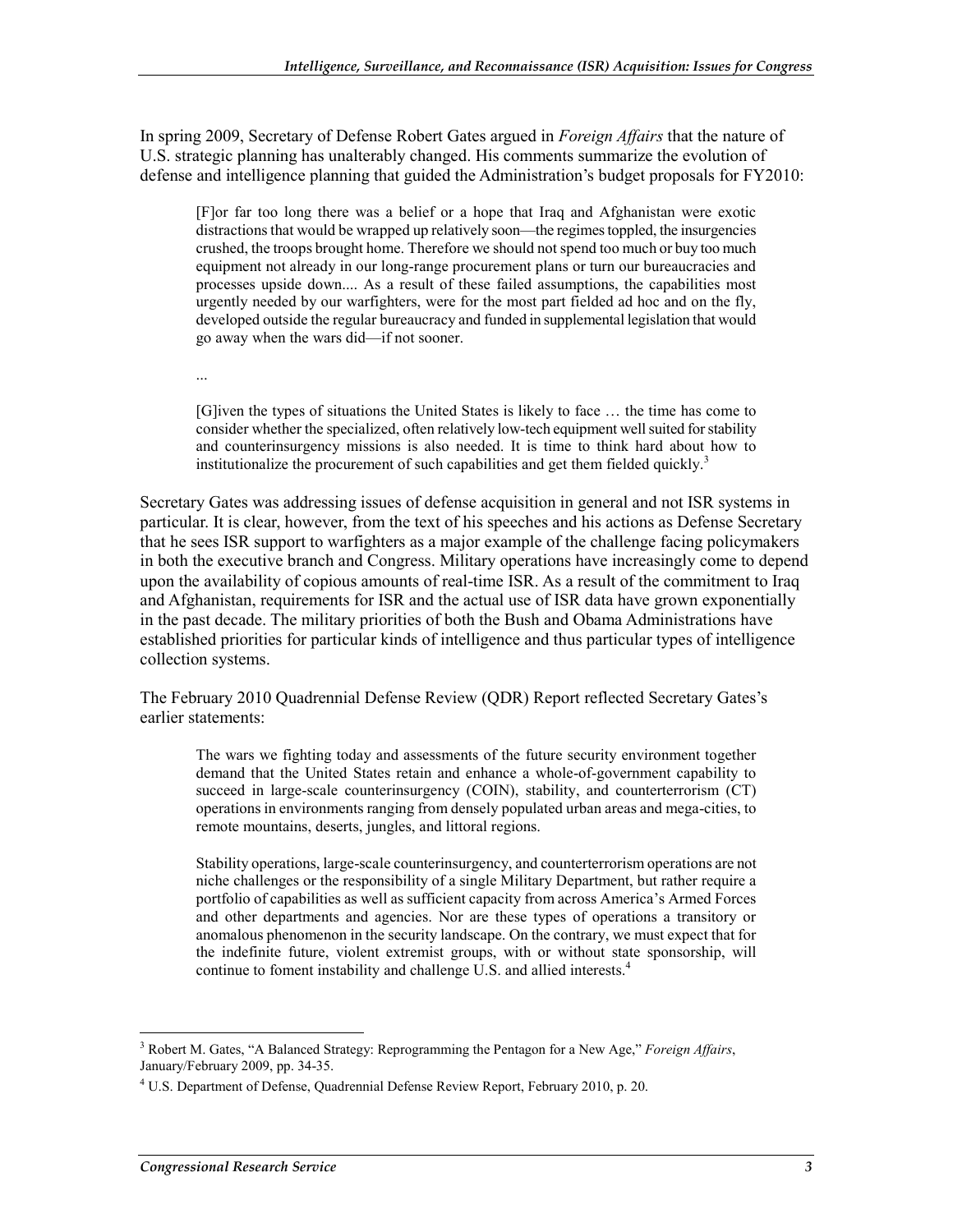The QDR indicates that DOD has placed special emphasis on "certain capabilities that have been in consistently high demand and have proven to be key enablers of tactical and operational success."<sup>5</sup> These enablers include unmanned aircraft systems such as the MQ-1 Predator and MQ-9 Reaper UAS $<sup>6</sup>$  and manned aircraft systems such as the MC-12 Project Liberty aircraft.</sup>

# **ISR Acquisition Processes**

ISR systems are acquired in very different ways; the process is conducted in classified channels and there is no overall ISR package that is developed by the executive branch and forwarded to Congress for its consideration. Rather, different systems are treated separately and requests come to Congress in different ways. Funds are also authorized and appropriated in different legislative measures. As might be expected, the result can be disjointed, with duplicative coverage in some areas and shortfalls in others. The most important ISR category is the National Intelligence Program (NIP) that includes systems designed for the use of national policymakers—the President and the National Security Council (NSC). Other important ISR systems are designed for and operated by military commanders and are grouped in the Military Intelligence Program (MIP). However, NIP systems can also be used to support tactical operations, and MIP systems can collect information of interest to senior policymakers. Traditionally, satellites are acquired as part of the NIP, but some are now included in the MIP. Most UAS have been MIP systems as have manned aircraft in recent decades. The composition of annual NIP and MIP budget submissions are classified and available only to Members of Congress and appropriate committee staff.

#### **"National" Space**

The most expensive ISR system has been surveillance satellites, the development of which is perhaps the greatest accomplishment of U.S. intelligence. For many years the NRO—an agency created in 1961 with no public acknowledgement of its existence for over 30 years—was able to develop and acquire cutting edge reconnaissance systems. Early systems were placed into orbit only after many failures; costs were relatively unconstrained, and work proceeded in secret and with minimal oversight from either DOD or Congress. Reconnaissance satellites, in being able to delineate Soviet capabilities—and the absence thereof—made a major contribution to U.S. defense policies during the Cold War and, most observers would acknowledge, essentially justified their costs. The end of the Cold War reduced the need for satellite reconnaissance of foreign military forces; the "open-checkbook" approach to satellite acquisition ended. A reduction in intelligence budgets in the 1990s coincided with the beginning of the retirements of many in the generation of scientists and engineers that launched the satellite program.<sup>7</sup>

<sup>1</sup>  $<sup>5</sup>$  Ibid., p. 21.</sup>

 $6$  Ibid., p. 22. It is noteworthy that the QDR does not specifically address satellite surveillance systems although it makes reference to the fact that "[f]orces in Iraq, Afghanistan, and elsewhere have developed new and more effective means for rapidly processing, exploiting, and fusing information from a wide array of sources and disseminating this information to operators at the tactical level," pp. 22-23. The "wide array" undoubtedly includes national satellite systems.

<sup>&</sup>lt;sup>7</sup> See Joshua Boehm and Craig Baker, "A History of United States National Security Space Management and Organization," Prepared for the Commission to Assess United States National Security Space Management and Organization [2001].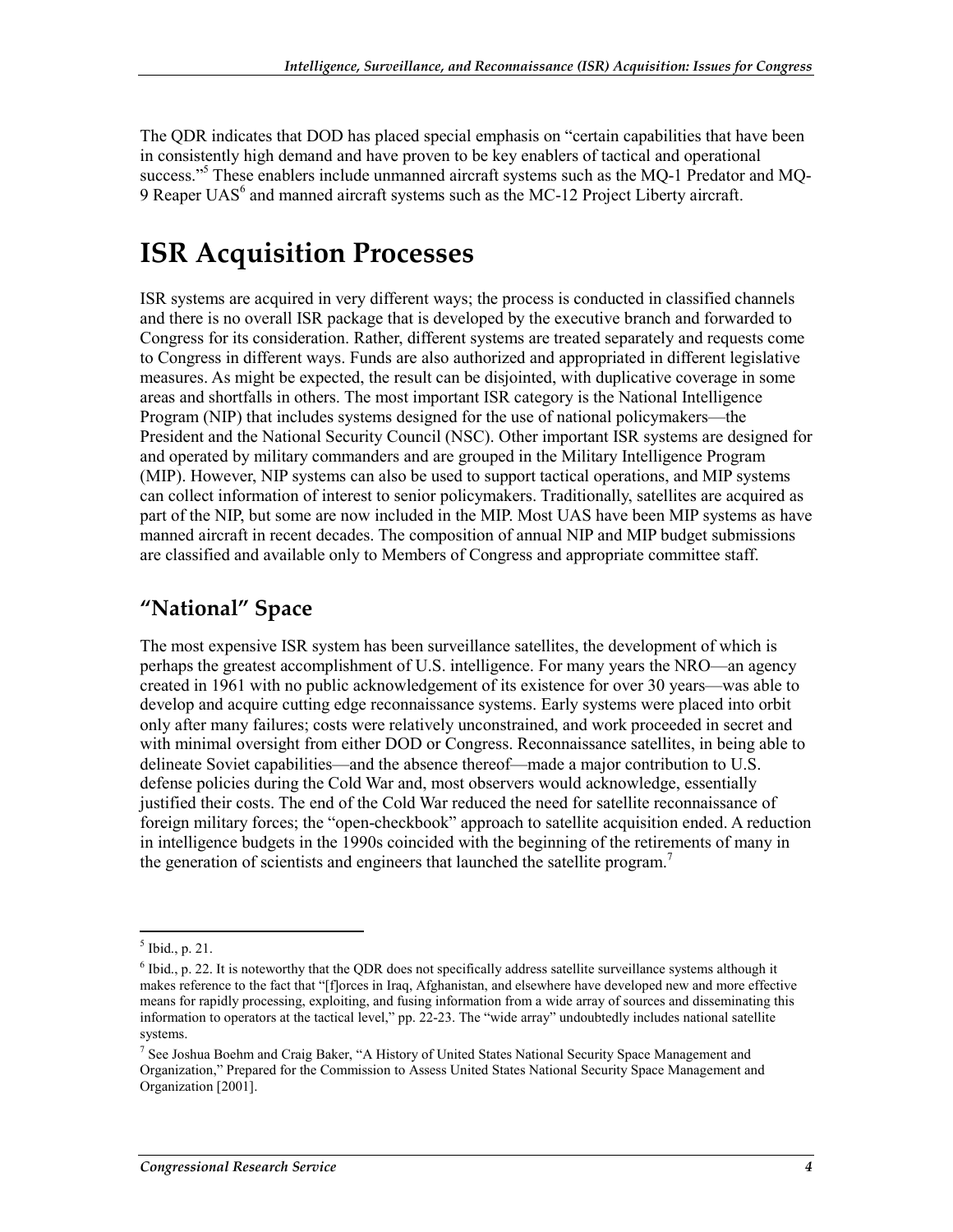It is widely acknowledged that there is inherent tension between efforts to acquire new satellite technologies and the need to maintain and/or replace existing capabilities. Acquisition of systems using currently available technologies can yield stability and contained costs, while trying to push the technological envelope to acquire cutting-edge or "exquisite" systems can be more disruptive. In addition, the tendency to prefer large Cold War-era systems has drawbacks. A senior DOD official acknowledged:

we have attempted to buy large monolithic systems that produce a capability that is one size fits all, i.e. a single system that satisfies all customers, without evaluating the full set of alternatives....

This model is a Cold War relic, when space systems were needed to satisfy only the strategic policy decision maker and events unfolded in a fairly static timeline. Today's reality is that one size does not fit all.<sup>8</sup>

Further, the operational tempos in all of the Areas of Responsibility (AOR) diverge greatly and require different timeliness of access, volume, or fidelity. Developing a system that can satisfy all users all of the time is unsustainable, if not impossible.... deploying architectures with constellations of just a few satellites leave[s] the nation incredibly vulnerable and invites our adversaries to target our systems."<sup>9</sup>

Satellite acquisition is complicated. First, satellites overlap to some extent with airborne systems in terms of reconnaissance capabilities; there are potential trade-offs. Secondly, the acquisition and operations (especially the launching) of reconnaissance satellites is closely related to other types of satellites used for meteorology and communications that are not intelligence systems. As one report has noted:

The U.S. space sector, in supporting commercial, scientific, and military applications of space, is embedded in our nation's economy, providing technological leadership and sustainment of the industrial base. To cite one leading example, the global Positioning System (GPS) is the world standard for precision navigation and timing, directly and indirectly affecting numerous aspects of everyday life. But other capabilities such as weather services; space-based data, telephone and video communications; and television broadcasts have also become common, routine services. The Space Foundation's 2008 Space Report indicates that the U.S. commercial satellite service and space infrastructure sector is today approximately a \$170 billion annual business.<sup>10</sup>

Thus, the potential that high-altitude UAS have for meeting the same requirements as satellites may suggest that funds for satellite programs be shifted to UAS acquisition (leaving aside the issue of whether satellites actually provide better coverage and whether satellites are potentially less vulnerable to attack). On the other hand, if fewer reconnaissance satellites are to be launched, economies of scale among all satellite programs along with the "space intelligence base" might be affected.

**Example 3**<br><sup>8</sup> Testimony of Josh Hartman, Senior Advisor to the Under Secretary of Defense (Acquisition, Technology & Logistics) before the House of Representatives, Committee on Armed Services, Subcommittee on Strategic Forces, April 30, 2009.

<sup>&</sup>lt;sup>9</sup> Ibid.

<sup>10</sup> Institute for Defense Analyses, *Leadership, Management, and Organization for National Security Space: Report to Congress of the Independent Assessment Panel on the Organization and Management of National Security Space*, July 2008, p. 2.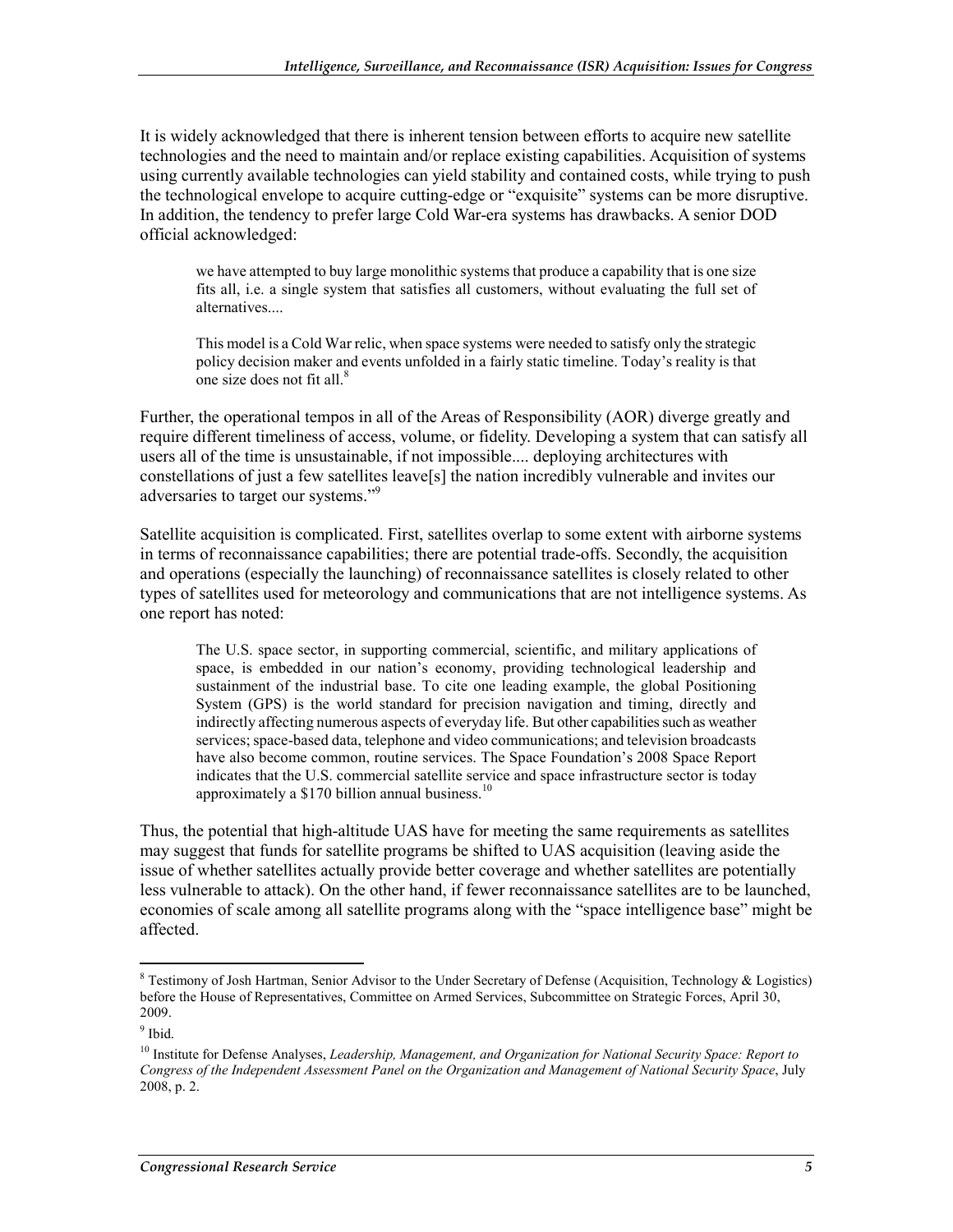Another program, the Space Based Infrared System (SBIRS) consisting of infrared sensors that can detect incoming missiles, demonstrates the cost risks inherent in satellite acquisition; according to one media account the program exceeded its original \$3 billion cost estimate by some \$7.5 billion. The SBIRS program, centered on a space-based missile warning satellite, "originally pegged at around \$3 billion, is now in the neighborhood of \$10 billion; launch of the first satellite, originally targeted for 2002, is now expected anywhere between late 2010 and spring  $2011$ ."<sup>11</sup>

Satellites have always been costly. In earlier decades their unique ability to peer behind the Iron Curtain justified substantial investments that were known only to a few members of relevant congressional committees. National satellites remain costly, reportedly over \$1 billion for each satellite, not counting considerable associated ground support and analytical efforts. The effort to acquire new technologies or to exploit available cutting-edge technologies results in highly expensive systems. Many observers argue that costs of satellite systems are unnecessarily inflated by too great a commitment to innovative technologies when others are adequate for likely missions; others point to a tendency to add unnecessary requirements ("bells and whistles") that increase complexity and delay production. Others maintain that opportunities for technological breakthroughs should not be passed up and innovative technologies usually pay for themselves eventually. The growth of program costs, however, is beyond doubt.

Since passage of the Land Remote Sensing Policy Act of 1992 (P.L. 102-555), commercial imaging satellites have been launched, and federal agencies were the first major customers. Arguably, commercial imagery saves the government money since purchases can be limited to meet particular requirements. In large measure, however, imagery companies have become highly dependent on government contracts, and changes in imagery procurement can have great implications for the commercial industry. In many cases, government satellites can produce more detailed information but at higher costs, and the government has to cover both acquisition and operating costs over a multi-year period.

The end of the life-cycle for the current satellites was foreseen well ahead of time. Although plans for follow-on systems were and remain classified, there has been considerable public commentary about one approach, known as the Future Imagery Architecture (FIA), in which billions were invested only to have funding canceled in 2005 when it became apparent that delivery schedules and budget limitations could not be met. Most observers credit the FIA debacle as a result of choosing an inexperienced contractor, imposing excessively tight deadlines and cost controls without an adequate government oversight mechanism.<sup>12</sup>

In April 2009, Dennis Blair, newly appointed as DNI, announced a plan to modernize the satellite imagery architecture by having the NRO build and operate "satellites" (no number specified) and significantly increasing the acquisition of imagery produced by U.S. commercial providers. He noted that commercial "less-complex satellites, which are based on technologies already in production by U.S. vendors, would be available sooner than the much more capable NROdeveloped and acquired systems."13 Media accounts indicate that efforts would be made to avoid

<sup>11</sup> Turner Brinton, "Software Fix Adds \$750M to SBIRS Price Tag," *Space News*, July 27, 2009, p. A3.

<sup>12</sup> See Philip Taubman, "In Death of Spy Satellite Program, Lofty Plans and Unrealistic Bids," *New York Times*, November 11, 2007.

<sup>&</sup>lt;sup>13</sup> Office of the Director of National Intelligence, "DNI Blair Announces Plan for the Next Generation of Electro-Optical Satellites," ODNI News Release No. 12-09, April 7, 2009.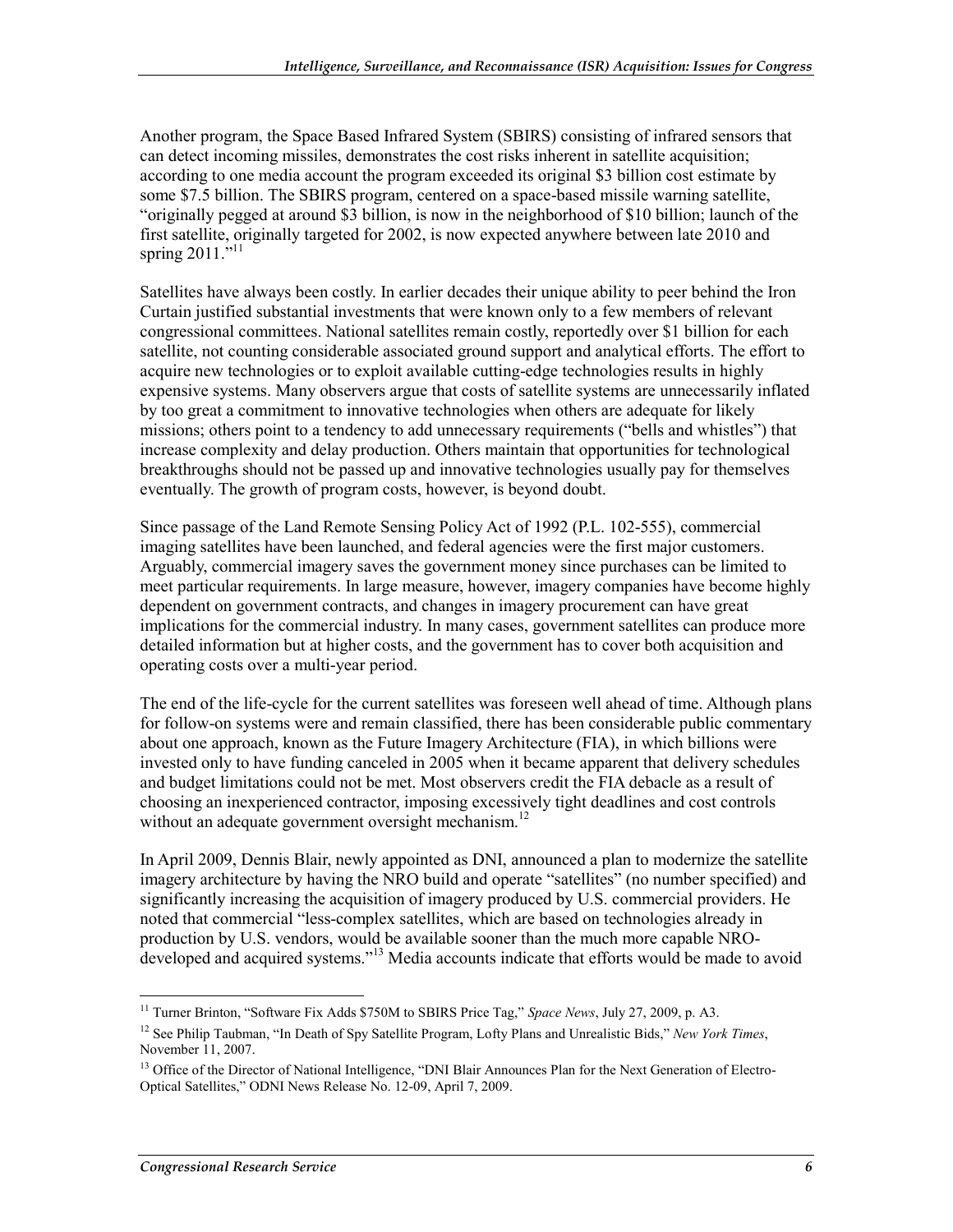the problems associated with FIA and that independent cost estimates and tougher assessments of technological maturity would be involved for the new systems that are due to operational before 2020.<sup>14</sup> Some Members, especially Senator Christopher Bond, the vice chairman of the Senate Intelligence Committee, have criticized the plan, arguing that there is an opportunity to take advantage of potential technological breakthroughs and proposing a different, but as yet untested, satellite technology.<sup>15</sup> The Administration proposal would provide a few highly sophisticated satellites that have the advantage of being based on available, proven technologies; Senator Bond's proposal, which was reportedly included in the FY2010 Intelligence Authorization bill, S. 1494, would include larger numbers of smaller, less expensive satellites that are based on cutting edge technologies that have not yet been tested and approved. Media accounts indicate that defense authorization (P.L. 111-84) and defense appropriations measures (P.L. 111-118) for FY2010 included funding for the acquisition of at least one of the larger satellites with funding beginning in  $FY2011<sup>16</sup>$ 

Several attempts have been made to provide overall direction to space surveillance acquisition efforts. In 2004 the National Security Space Office (NSSO) was created to develop and coordinate national security space strategies, architectures, plans, programs, and processes on a continuing basis. The NSSO remains, however, essentially an advisory body and has not had the authority to define programs and monitor implementation. According to GAO the NSSO developed a National Security Space Strategy in 2004, but it was never issued.<sup>17</sup> In 2003 an Executive Agent for Space was established with the Secretary of the Air Force designated to fill the position.<sup>18</sup> The Executive Agent would have a wide range of responsibilities for planning and programming DOD's space systems, including Milestone Decision Authority. The persistence of space acquisition problems, however, led to the abandonment of the position in 2005 with procurement responsibilities returning to the office of the Assistant Secretary of Defense for Acquisition, Technology, and Logistics. In 2009, however, the Defense Appropriation Act, P.L. 111-118, provided \$7 million for a Space and Intelligence Office (SIO) within the Office of the Under Secretary of Defense for Acquisition, Technology, and Logistics (USD(AT&L)). The new office is to serve as the DOD space architecture planning office; it is to provide a roadmap to Congress in mid-2010 on how it will be used in future space system architecture planning.

#### **"Tactical" Space**

1

Although considerable efforts have been underway for many years to make information collected available for tactical use, collection priorities for NRO satellites are established by the DNI. Although military commanders may have the opportunity to request coverage of a given target,

<sup>14</sup> Andrea Shalal-Esa, U.S. Plans New Government Owned Satellites," *Washington Post*, April 8, 2009.

<sup>15</sup> See Tim Starks, "Senate Intelligence Bill Would Conflict With Wishes of Obama, Other Panels," *CQ Today*, July 14, 2009. Earlier, some observers concluded that differences over satellite acquisitions had doomed efforts to pass an intelligence authorization bill for FY2009. See Tim Starks, "Did a Satellite Dispute Knock Intelligence Bill From Orbit? *Congressional Quarterly*, March 31, 2009.

<sup>16</sup> See Warren Ferster, "Lawmakers Near Agreement on White House Spy Satellite Plan," *Space News, October 19, 2009.* 

<sup>&</sup>lt;sup>17</sup> See Davi M. D'Agostino, Director, Defense Capabilities and Management, Government Accountability Office to the Hon. Bill Nelson and the Hon. Jeff Sessions, Subcommittee on Strategic Forces, Committee on Armed Services., *Defense Space Activities: National Security Space Strategy Needed to Guide Future DOD Space Efforts*, GAO-08- 431R, March 27, 2008, p. 10.

<sup>&</sup>lt;sup>18</sup> Department of Defense Directive 5101.2 of June 3, 2003.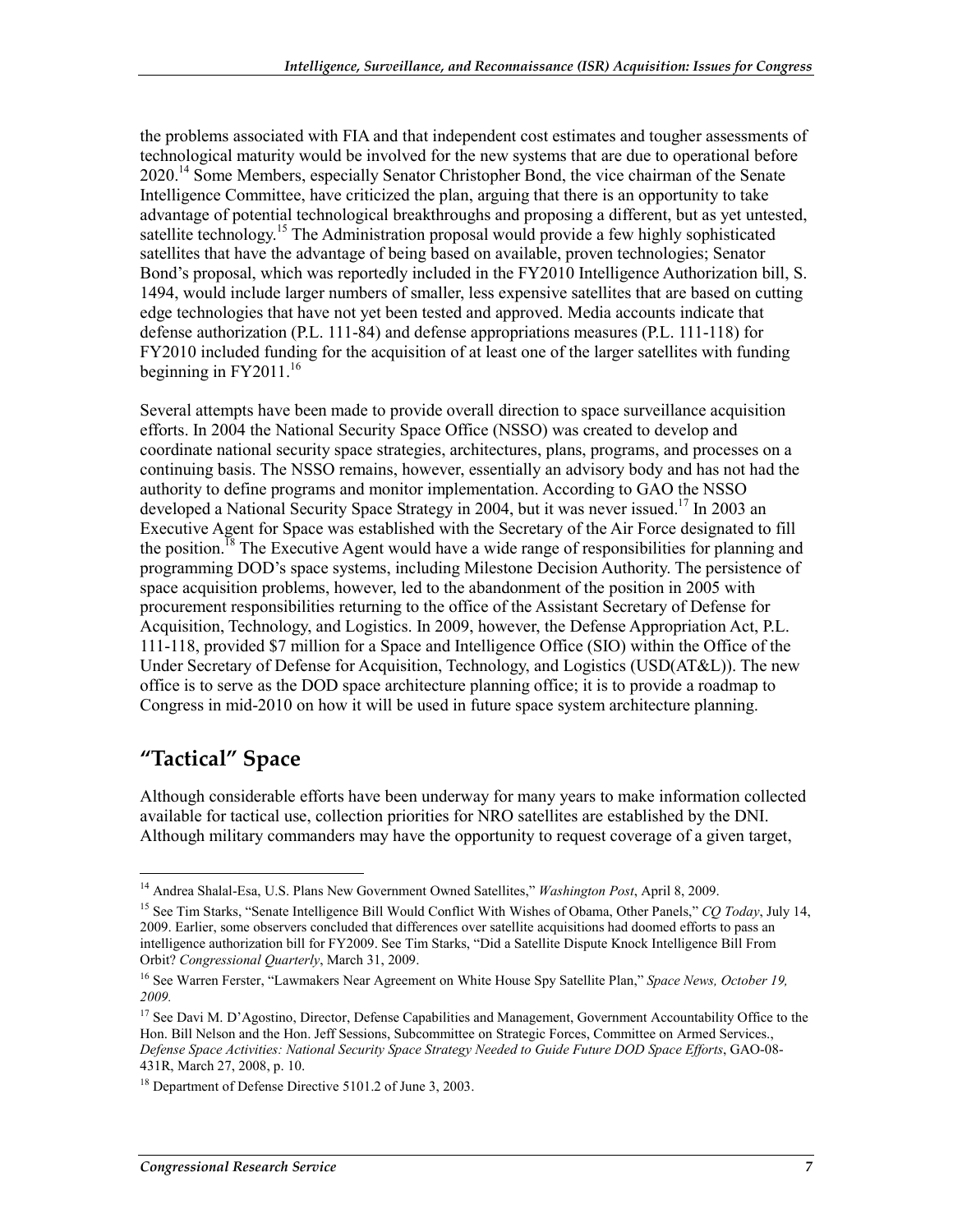they cannot be certain that their requirements will be considered more important than those of other agencies. The inability of combatant commanders to obtain what they consider as adequate support from national satellite programs led to efforts for DOD to acquire satellites independently of the NRO for the primary support of the warfighters. Some saw significant advantages to be gained by moving beyond "the sclerotic national programs [that] simply cannot maintain the pace required for future operations."19 The goal was to build new, less expensive, less sophisticated satellites that could meet the critical requirements of combat commanders. Under the program, known as Operationally Responsive Space (ORS), military commanders would have access to an inventory of relatively unsophisticated satellites that could be launched when needed to provide information for limited durations. ORS would complement information from national satellites and other collection programs.

Some observers have raised concerns that this program to some extent duplicates or at least overlaps the capabilities of NRO satellites and may have been established simply to avoid the organizational complexities of national satellite procurement and the need to coordinate collection management with Washington agencies.<sup>20</sup> The GAO concluded in 2008 that "the [ORS] concept is in the early stages of development and not commonly understood by all members of the warfighter and national security space communities." In addition "DOD has not clearly defined key elements of the ORS concept and has not effectively communicated the concept with key stakeholders." Furthermore, GAO believes that "officials from the intelligence community were concerned about DOD's lack of consultation and communication with them regarding the ORS concept." These officials "also raised concerns about the importance of using their current processes and architecture so as not to create unnecessary duplicative processes to get data to the war fighter."<sup>21</sup>

Other observers maintain, however, that new systems could be built from the bottom up using available technologies, including those used in the commercial sector, and that ORS could provide a useful capability for commanders, whose requirements will always be subject to adjustment or derogation when collection priorities of national systems are established and implemented.<sup>22</sup> ORS provides a just-in-time capability that can be tailored for missions of limited duration. The ORS concept has gained support in the Defense Department, and Congress has funded the ORS in defense authorization and appropriations legislation, albeit not to the extent envisioned by the Air Force. For FY2010 the Administration requested \$112.9 million, an increase over the FY2009 appropriations level of \$83.7 million, but over \$100 million that was originally envisioned by ORS planners was included in an Air Force list of unfunded priorities.<sup>23</sup> The conference report reflected an agreement to provide only the \$112 million requested, but not to provide the additional funds.<sup>24</sup> However, Defense officials believed that further ORS satellites

<sup>&</sup>lt;sup>19</sup> Arthur K. Cebrowski and John W. Raymond, "Operationally Responsive Space: A New Defense Business Model," *Parameters*, Summer 2005, p. 70.

<sup>20</sup> See Turner Brinton, "ORS Office's Success May Hinge on Its Ability to Skirt the Bureaucracy," *Space News*, May 11, 2009, p. A6.

<sup>21</sup> Ibid., p. 18; U.S. Government Accountability Office, *Defense Space Activities: DOD Needs to Further Clarify the Operationally Responsive Space Concept and Plan to Integrate and Support Future Satellites*, GAO-08-831, June  $2008$ , p. 4.

<sup>22</sup> See GAO-08-831.

 $^{23}$  Letter from Norton A. Schwartz, General, USAF, Chief of Staff to the Hon. John M. McHugh, May 18, 2009, available at http://www.afa.org/grl/pdfs/AirForceFY10UnfundedRequirementsList.pdf.

<sup>&</sup>lt;sup>24</sup> U.S. Congress, 111<sup>th</sup> Congress, 1<sup>st</sup> session, House of Representatives, Committee of Conference, *National Defense Authorization Act for Fiscal Year 2010*, October 7, 2009, H.Rept. 111-288, p. 1015.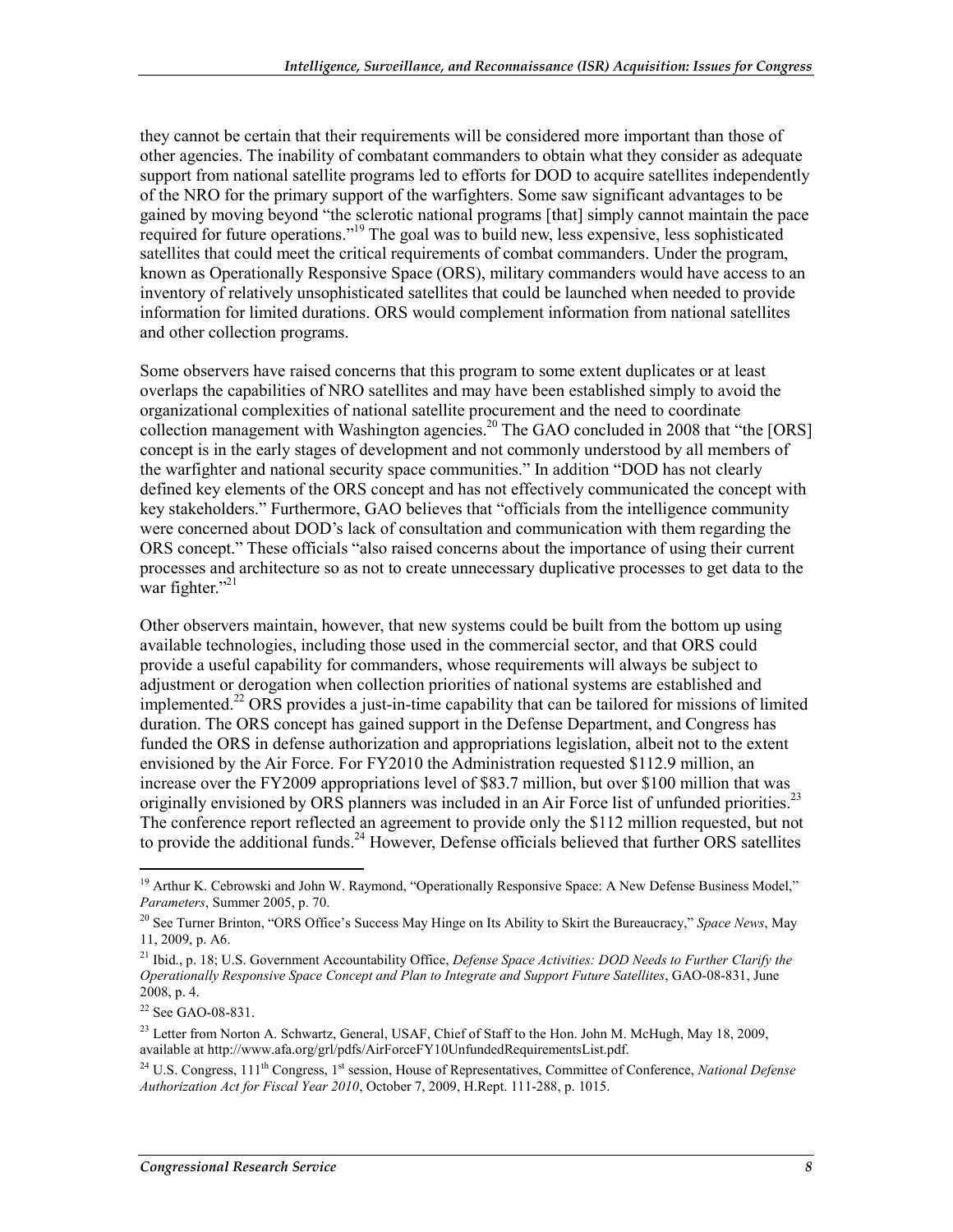will be approved if the first one can be built "within the kinds of very aggressive parameters that we've set up."<sup>25</sup> As the Administration requested only \$93 million for the ORS program for FY2011, some observers suggest that the limited funds may ultimately jeopardize the program.<sup>26</sup> Nevertheless, support for ORS remains strong in both chambers; the House version of the FY2011 defense authorization bill (H.R. 5136) would add an additional \$40 million to the Administration request and the Senate Armed Services Committee in its bill (S. 3454) would add an additional \$20 million.

In April 2009, testimony of Josh Hartman, a long-time proponent of ORS, set for the rationale for what he termed "a balanced architecture":

The solution is a change in our business model that will enable employment of an architecture distributed to multiple nodes and layered to provide right level of capability to the right geographic regions at the right times, while leveraging commercial systems and multiple sensors from different sizes of space craft and non-space platforms.

This model would provide for a balanced architecture where a foundational capability would be provided from medium or large systems. At the same time, small and agile, less complex systems would be "layered" to augment in optimized orbits, with additional capability in high demand areas, and niche capability for special operations, irregular needs or crisis situations." As recommended by the GAO, evolution of capability would be a hallmark and key tenet of this model. Systems would be purposely be designed to live shorter lives to reduce the system complexity, synchronize on-orbit life with developing time, increase industry volume, and take advantage of rapidly advancing technology.<sup>2</sup>

In June 2011, the ORS-1 satellite was the first fully operational spacecraft to be launched as part of the ORS program and featured a modified SYERS-2 sensor, similar to the electro-optical and infrared imagery sensor used on the U-2 Dragon Lady aircraft.<sup>28</sup> On January 3, 2012, the ORS-1 satellite was declared operationally capable by General William Shelton, Air Force Space Command commander. The ORS system was launched 32 months after the idea was conceptualized, and combatant commanders accepted the asset less than 90 days after the launch. $^{29}$ 

DOD is assessing other satellite systems besides ORS. Some hope to realize significant savings over NRO-led efforts. One media report suggests that one company believes it can deliver a halfmeter-resolution imagery satellite for \$6 million-\$7 million a satellite.<sup>30</sup> Efforts to take advantage of new technologies to produce relatively inexpensive satellites to support military commanders

<sup>&</sup>lt;u>.</u> <sup>25</sup> Testimony of General C. Robert Kehler, Commander, Air Force Space Command, before the Strategic Forces Subcommittee of the House Armed Services Committee, May 21, 2009.

<sup>26</sup> See John T. Bennett, "USAF Surprised OSD by Putting Small Sats on Wish List," *Defense News*, June 8, 2009, p.6. For additional background on Air Force funding priorities, see James B. Armor, Jr., The Air Force's Other Blind Spot, *Space Review*, September 15, 2008.

<sup>&</sup>lt;sup>27</sup> Statement of Josh Hartman, Special Advisor to the Under Secretary of Defense (Acquisition, Technology and Logistics) to the House Armed Services Committee, April 30, 2009.

<sup>&</sup>lt;sup>28</sup> See Michael P. Kleiman, "Operationally Responsive Space-1 satellite declared mission ready," available at http://www.kirtland.af.mil/news/story.asp?id=123287795, January 27, 2012.

<sup>&</sup>lt;sup>29</sup> See William Graham, "Orbital Minotaur I launches with ORS-1 following eventful count," available at http://www.nasaspaceflight.com/2011/06/live-orbital-minotaur-i-launch-ors-1, June 29, 2011.

<sup>30</sup> Turner Brinton, "Uncertainty Looms Office Amid Declining Budget Projections for 3-year-old ORS," *Space News*, April 23, 2010.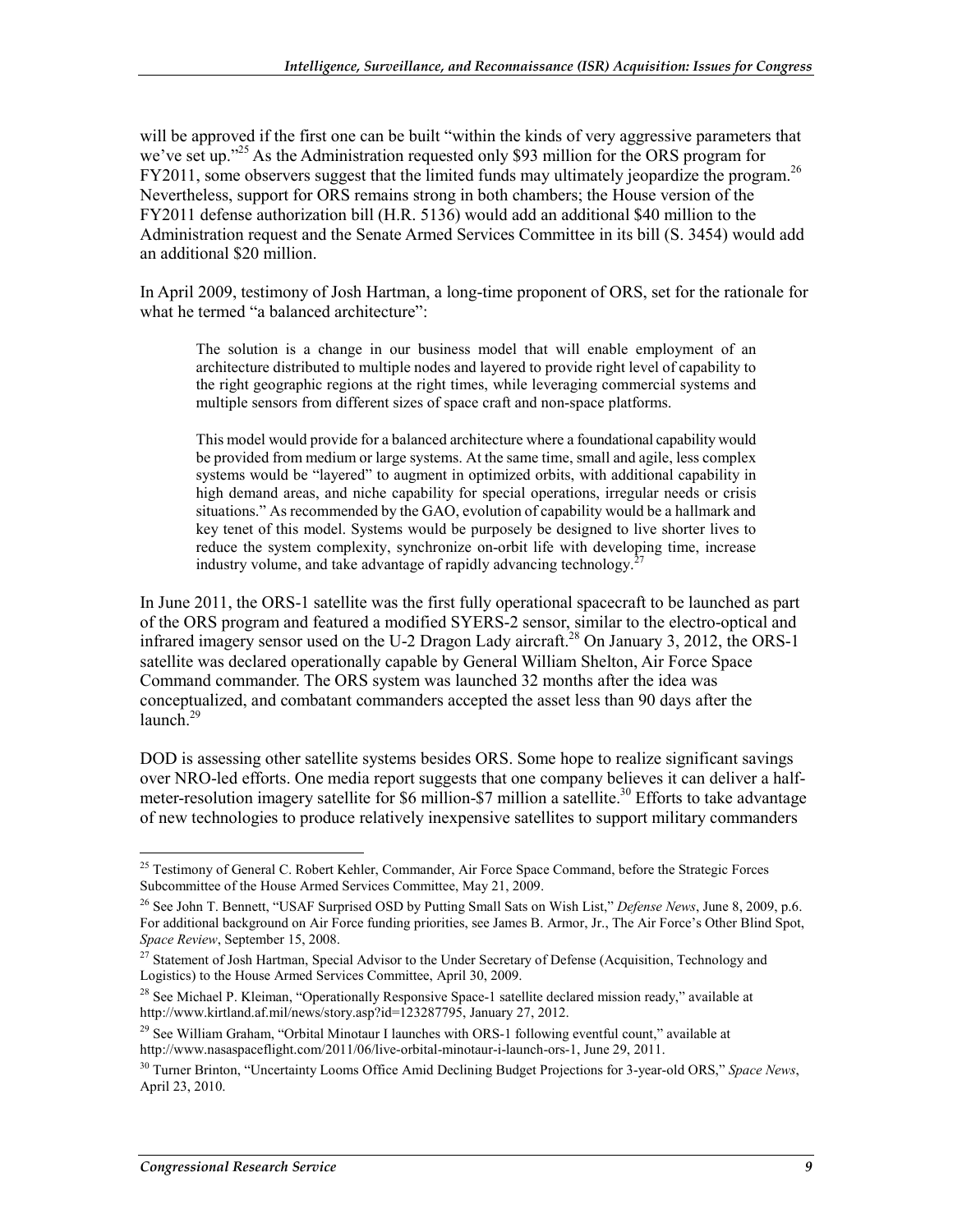could usefully supplement intelligence gathered from other sources. At the same time, however, the ORS effort appears to have been undertaken in isolation from the organizations that have been responsible for launching satellites over many years. Observers suggest that the extensive expertise available in the NRO and NGA has not been fully accessed, possibly risking waste and duplication of effort. Alternately, some might argue that long-existing organizational relationships tend to become sclerotic, potentially inhibiting the development of innovative technologies that can serve operating forces at reasonable costs.

#### **Unmanned Aerial Systems (UAS)**

UAS have become essential parts of military operations.<sup>31</sup> Although first deployed during the Vietnam conflict, their use was limited until 1990-1991, when they supplied exact locating data during Operations Desert Storm that was used in targeting precision guided munitions (PGMs). Their use expanded during operations in Iraq and Afghanistan, when great emphasis has been placed on avoiding inadvertent attacks on civilians. Increasing availability of UAVs, especially the MQ-1 Predator with a range of 454 miles and the follow-on MQ-9 Reaper with a range of over 3,600 miles and a flight time of over 20 hours, has made them tactical weapons of choice. In addition to the Predators, longer-range Global Hawks, which fly at much higher altitudes, have also been employed in combat operations. Communications have improved to the point where information intercepted by UAVs can be forwarded not only to the local commander but also to intelligence centers at various echelons where it can be combined (or "fused") with data from other sources to produce a more complete intelligence picture.

The history of UAV acquisition has been complicated. A crucial step was taken during the Reagan Administration by Navy Secretary John Lehman, who, having witnessed Israeli use of the systems over Lebanon, procured commercially built Israeli UAVs for the U.S. Navy. Later, the Defense Airborne Reconnaissance Office (DARO) was established by DOD to manage UAV acquisition throughout the Defense Department; this effort did not, however, endure, and in the FY1998 Defense Authorization Act (P.L. 105-85, §905), Congress directed the transfer of relevant DARO functions to the separate military departments. Since then, some consideration has been given to designating one service as an executive agent for UAV acquisition, but this approach has never been accepted in the face of significant opposition from other services determined to ensure that their unique requirements can be met.

In recent years the use of UAVs has proliferated in Iraq and Afghanistan, where they helped in meeting the objectives of identifying elusive enemies and avoiding civilian casualties. According to DOD, "the number of deployed UAS has increased from approximately 167 aircraft in 2002 to over 6,000 in 2008, while defense investment in UAS capabilities has dramatically grown from \$284 million in Fiscal Year 2000 to \$2.5 billion in Fiscal Year 2008."<sup>32</sup> The FY2011 request was for \$4.1 billion. Responding to continuing needs for tactical systems, in the first months of the Obama Administration, Secretary of Defense Gates realigned DOD's budget priorities to emphasize tactical ISR systems including UAVs and manned ISR platforms. During this period, funding was recommended to field and sustain 50 continuous orbits for Predator or Reaper-class UAVs. In March 2012, Secretary of the Air Force Michael Donley, stated the requirement

 $31$  UAS, especially the larger platforms such as the Global Hawk, can also have "national" missions.

<sup>32</sup> Department of Defense, *Quadrennial Roles and Missions Review Report*, January 2009, p. 25.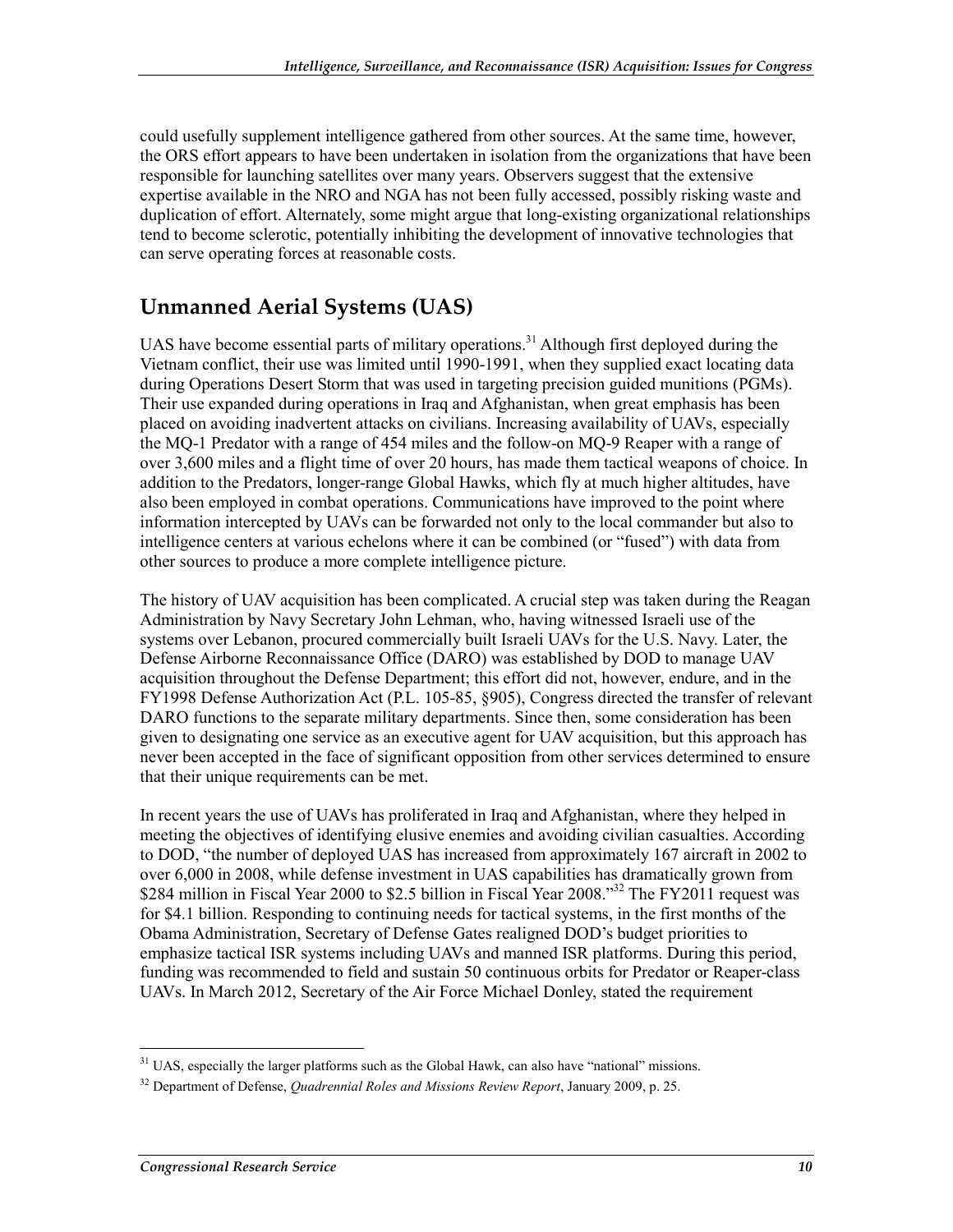increased to 65 continuous orbits, with the ability to increase them to  $85<sup>33</sup>$  Manned ISR platforms such as the Air Force's MC-12W Project Liberty and the Army's various turbo-prop aircraft flown by Task Force ODIN, also shared this funding. Although additional funding for ISR systems was included in the FY2009 supplemental, Secretary Gates indicated his intention to ensure that ISR programs are incorporated into base budgets rather than in supplemental appropriations measures. He also indicated plans for more extensive research and development efforts on ISR systems with emphasis on those systems that link warfighters and national systems.<sup>34</sup>

The most commonly used UAV systems, Predators and Reapers, are designed for tactical use. The Predator flies at altitudes up to 25,000 feet; the Reaper 50,000 feet. Both have an endurance of 24 hours. Some UAVs, such as the Global Hawk, have capabilities that rival those of reconnaissance satellites. They can fly higher—over 60,000 feet—and longer—28 hours. There is potential overlap between Global Hawk capabilities and those of reconnaissance satellites. Development costs of UAS have tended to exceed initial estimates by significant amounts. Development costs of the Air Force's Global Hawks grew by 284%; the Reaper by 97%; the Shadow by 80%, and the Predator by  $60\%$ <sup>35</sup> In some cases (especially with the Global Hawk) the increases resulted from immature technologies and fundamental restructurings; in others it was simply a matter of increasing the number of platforms to be acquired.

ISR acquisition requirements extend well beyond satellites and launch vehicles. The increasing use of large numbers of UAS and other mobile ISR systems requires different and more varied communications support. In particular, the commands using such tactical systems may not have access to major DOD communications networks based on fiberoptic cables and must instead rely on communications satellites. According to one assessment the latter are essential for "reach back" from tactical units to intelligence centers at higher echelons or in the United States, where the processing, exploitation, analysis, and dissemination of intelligence products occurs.<sup>36</sup> The increased use of tactical ISR systems increases requirements for the acquisition of communications satellites and for other systems to facilitate tactical communications with an increasing emphasis on Internet-based systems. As the study noted: "While small units may not require large quantities of ISR data, their needs are focused, immediate and critical when engaged with the enemy."<sup>37</sup>

UAS are procured by the four services, although efforts have been made to encourage shared use. An Air Force initiative in 2007 to be designated as executive agent for medium and high-altitude unmanned aerial vehicles was ultimately not approved, but efforts to make use of technologies developed for another service continue. For instance, the Marine Crops determined that the Army's Shadow system could meet its requirements and by procuring an existing system saved

information/speeches/speech.asp?id=702, March 26, 2012.<br><sup>34</sup>U.S., Department of Defense, Defense Budget Recommendation Statement, April 6, 2009.

*<sup>33</sup>* Speech by Michael Donley, Secretary of the Air Force, "Air Force Reserve: Integral to the Total Force," remarks at 2012 Air Force Reserve Senior Leader Conference, March 26-27, also available at http://www.af.mil/

<sup>35</sup>See U.S. Government Accountability Office, *Defense Acquisitions: Opportunities Exist to Achieve Greater Commonality and Efficiencies among Unmanned Aircraft Systems*, GAO-09-520, July 2009, p. 8.

<sup>&</sup>lt;sup>36</sup> See U.S. Department of Defense, Office of the Under Secretary of Defense for Acquisition, Technology, and Logistics, Report of the Joint Defense Science Board/Intelligence Science Board Task Force, *Integrating Sensor-Collected Intelligence*, November 2008, p. 86.

 $37$  Ibid., p. 89; the report strongly recommended the Joint Tactical Radio System and the Transformational Satellite System.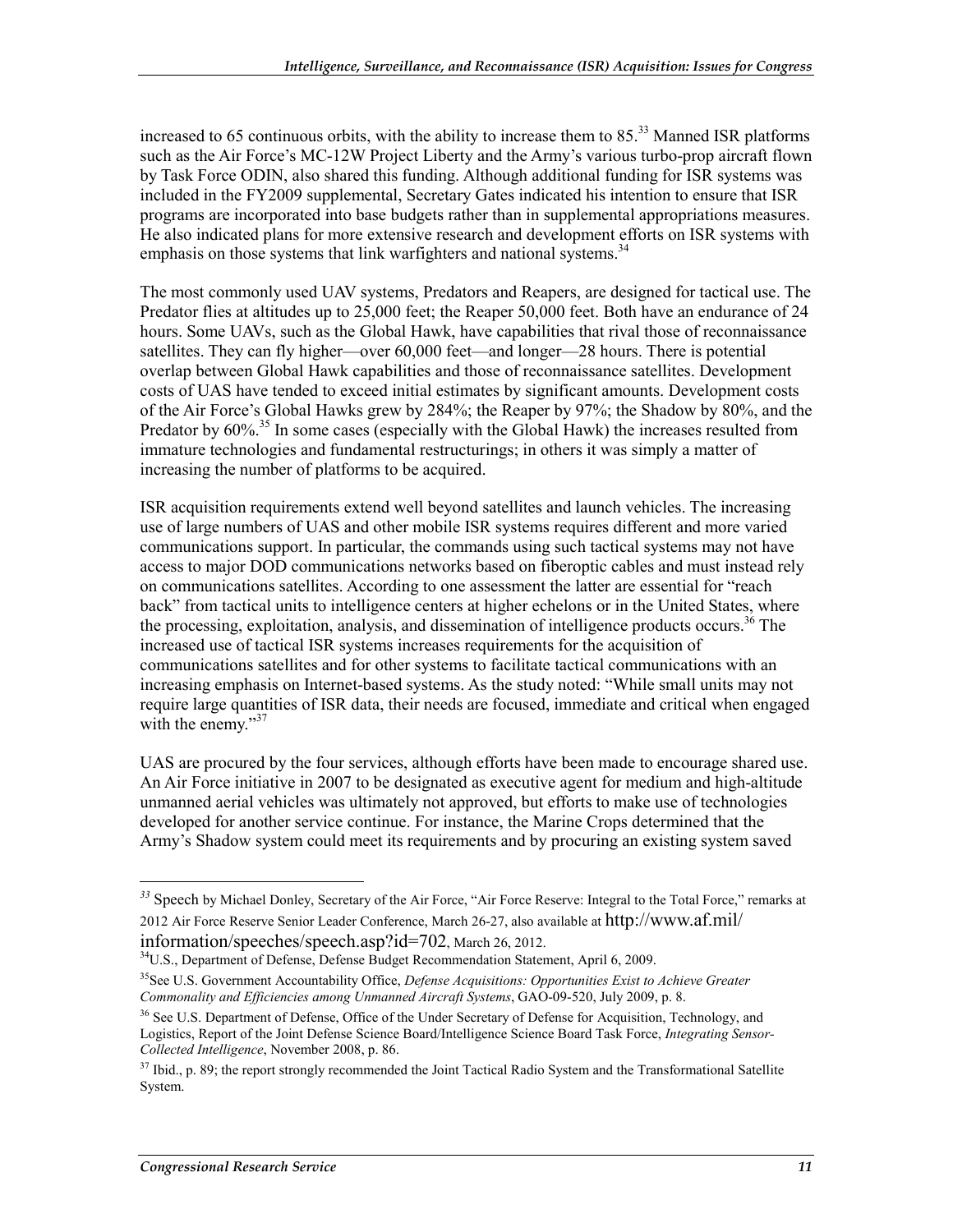the costs of development and obtained systems that could be rapidly be made available to the operating forces.38 Similarly, the Navy has taken advantage of various components of both Global Hawks and Reapers that were developed for the Air Force in acquiring its Broad Area Maritime Surveillance UAS.

Despite such initiatives GAO has argued that DOD should undertake a "rigorous and comprehensive analysis" of the requirements for UAS to identify commonalities and develop a strategy for making systems and subsystems more common and that the services should demonstrate that they have explored potentials for common platforms and sensors and are taking an "open systems approach" that will permit use of interchangeable sensors.<sup>39</sup> GAO further expressed concerns about cost growth in UAS programs, indicating that "development cost estimates for the 10 [UAV] programs we assessed, collectively, has increased more than \$3.3 billion (37% in 2009 dollars) from initial estimates—with \$2.7 billion attributed to the Air Force's Global Hawk program."40 The GAO underscored the advantages it believes can be gained by designing compatible unmanned systems that are effectively linked together especially using commercially available open sources.<sup> $41$ </sup> On May 18, 2009, the Air Force announced its "Unmanned Aircraft Systems Flight Plan, 2009-2047." The plan describes a family of UAS ranging from man-portable vehicles to larger, "tanker sized" platforms. The goal is to acquire "a common set of airframes within a family of systems with interoperable, modular 'plug and play' payloads, with standard interfaces."<sup>42</sup>

#### **Manned Airborne Systems**

The military services remain committed to the use of manned surveillance aircraft that can be configured for a variety of different missions depending upon specific requirements. Some systems still in use were originally designed for Cold War missions, but they continue to serve as platforms for use in tracking insurgents and improvised explosive devices. Eventually the older systems have to be retired; the Navy is currently acquiring over 100 P-8 Poseidon maritime surveillance aircraft to replace aging P-3s. The Air Force is considering P-8s as a possible replacement for the E-8 JSTARS aircraft, which has played a major role in supporting combat operations in Iraq and Afghanistan, although the E-8s are scheduled to have new engines to extend their service life. The P-8 is a modified Boeing 737-800 aircraft of proven reliability and can be fitted with various sensor systems depending on the particular mission. Its predecessor, the P-3, first entered service in the 1960s; P-8s are also expected to be available for decades. A recent media report indicated that the Army is even considering the development of intelligencegathering airships. $43$ 

In comparison to the complex acquisition history of UAS, the process for acquiring manned aircraft, although not without challenges, generally follows well established procedures.

 $38$ GAO-09-520, p. 3.

<sup>39</sup> Ibid., p. 4.

 $^{40}$  Ibid., p. 2. It is noteworthy, however, that per unit costs for the widely deployed Predator have actually declined by 41%; see p. 10.

<sup>&</sup>lt;sup>41</sup> The limitations of commercial systems were, however, revealed when reports surfaced that enemy fighters were downloading unencrypted information from Predator communications links; see Pauline Jelinek, "Pentagon: Insurgents Intercepted Drone Spy Videos," *Washington Post*, December 18, 2009.

<sup>42</sup> U.S. Air Force, *United States Air Force Unmanned Aircraft Systems Flight Plan, 2009-2047*, May 2009.

<sup>43</sup> Walter Pincus, "Military Seeks an Intelligence-Gathering Airship," *Washington Post*, February 16, 2010, p. A11.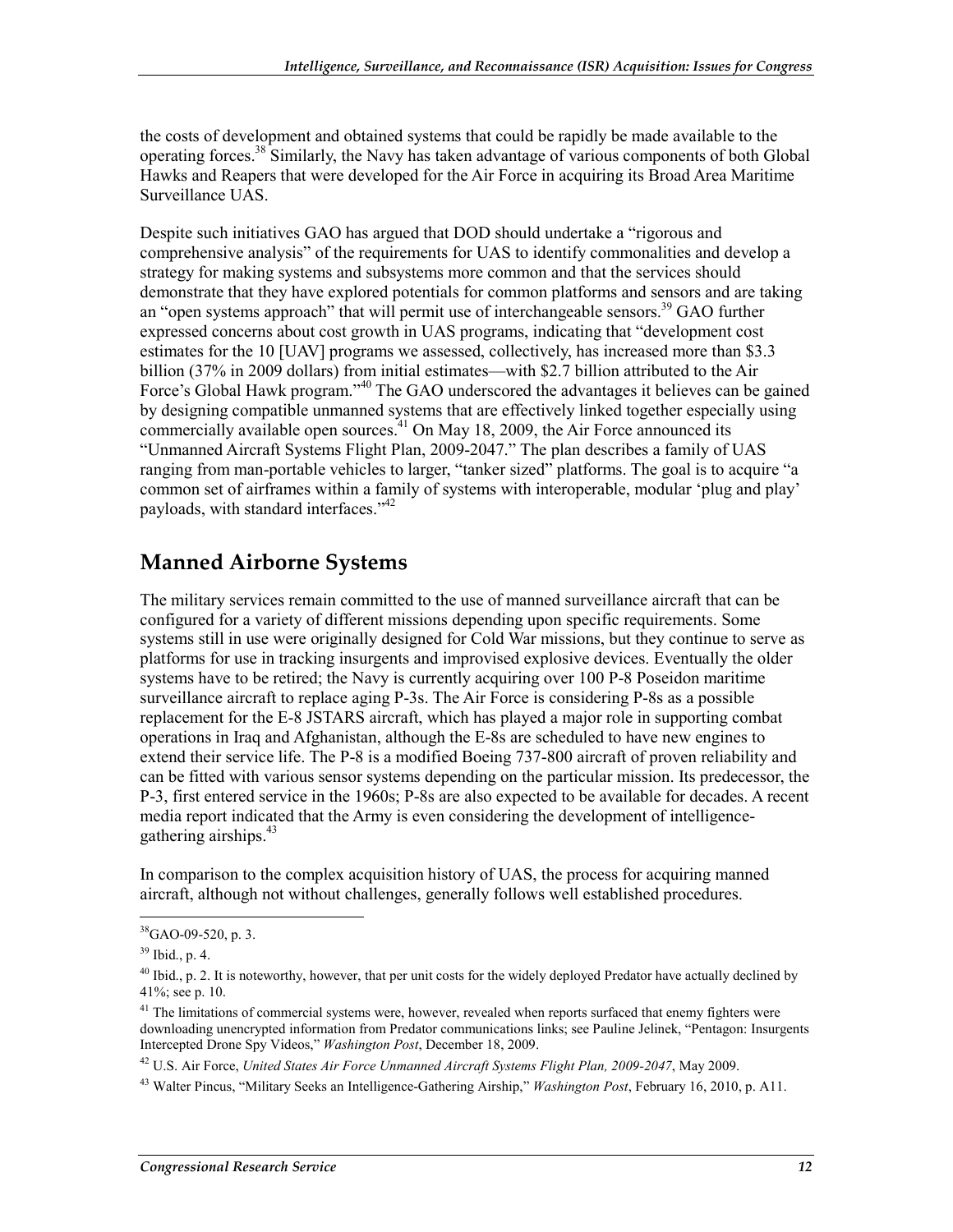Congressional oversight in the House is shared between the Armed Services and Intelligence Committees and in the Senate is primarily the responsibility of the Armed Services Committee with input from the Intelligence Committee.

In April 2008, Secretary of Defense Gates established a Department of Defense-wide task force to identify and recommend solutions for increased ISR to the ground forces stationed in the U.S. Central Command area of responsibility. In his remarks to the Air Force's Air War College in Montgomery, AL, Defense Secretary Gates criticized the services for "not moving aggressively in wartime to provide resources needed now on the battlefield," and stated he had "been wrestling for months to get more intelligence, surveillance, and reconnaissance assets into the theatre." His direction was to find "more innovative and bold ways to help those whose lives are on the line" and stated the "deadlines for the task force's work are very short."<sup>44</sup>

The Air Force's response to the Secretary's demand was called "Project Liberty," a Beechcraft King Air 350 turbo-prop aircraft modified with an imagery and signals intelligence suite. To answer the Secretary's proposed timeline, the Air Force diverted from the well-established procedures of acquisition and purchased the first seven from the private sector, using COTS— "commercial off the shelf"—technology to convert the aircraft to an ISR platform.

By November 2008, the Air Force had signed a \$171 million contract with Hawker Beechcraft Corporation, and four months later the first aircraft was delivered. In June 2009, the first MC-12 squadron at Balad Air Base, Iraq, flew the first combat mission. By December 2009, the entire  $MC-12$  fleet was deemed operational.<sup>45</sup> Within 18 months, the Air Force fielded three expeditionary MC-12 squadrons and the associated processing, exploitation, and dissemination entities to both Iraq and Afghanistan.<sup>46</sup>

Project Liberty was considered the fastest delivery of an Air Force weapons system from "concept to combat" since the P-51 Mustang in World War  $II^{47}$ . The MC-12 is now considered the most heavily tasked manned airframe in the combat Air Force.

### **Assessments of ISR Acquisition Processes**

ISR acquisition efforts, given their size and cost, have generated significant public controversy, but public discussions are hampered by the absence of relevant information that is unclassified. However, there have been a number of recent outside reviews conducted by properly cleared outsiders. In general, these assessments have faulted organizational arrangements for the acquisition of ISR systems. A 2008 study conducted by the congressionally chartered **Independent Assessment Panel on the Organization and Management of National Security** 

<sup>44</sup> Speech of Secretary William Gates, Secretary of Defense, before the U.S. Air Force War College, Maxwell-Gunter Air Force Base, Ala., April 21, 2008. Available at http://www.defense.gov/speeches/speech.aspx?speechid=1231.

<sup>&</sup>lt;sup>45</sup> Due to the record setting acquisition, training, and deployment timeline, Air Force officials nominated the MC-12W Project Liberty team for the Collier Trophy, an elite aviation recognition.

<sup>46</sup> See Renni Thornton, "MC-12 begins mission in southern Afghanistan," available at http://www.acc.af.mil/news/ story.asp?id=123198971, April 8, 2010.

<sup>47</sup> See Russell Petcoff, "Final MC-12 deployed to USCENTCOM AOR," available at http://www.af.mil/news/ story.asp?id=123213117, July 12, 2010.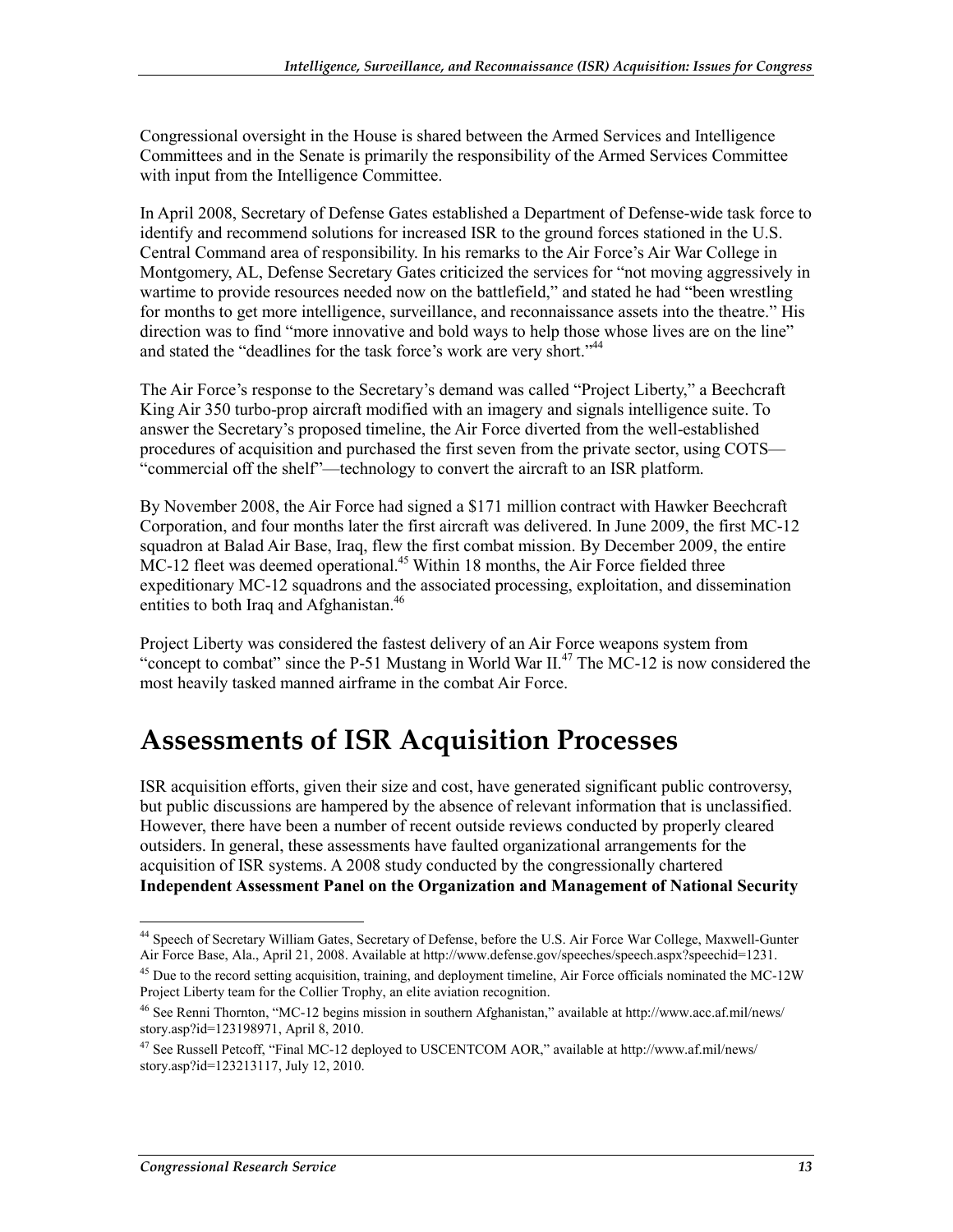**Space** (sometimes described as the Allard Commission after a key congressional sponsor, former Senator Wayne Allard) described the current organization for space systems used for national (as opposed to tactical) purposes:

"Authorities and responsibilities are spread across numerous organizations, including many within the Office of the Secretary of Defense (OSD) [Under Secretary of Defense (USD/Intelligence], USD/Acquisition, Technology and Logistics; USD/Policy; and the Assistant Secretary of Defense (ASD/Networks & Integration], USAF, USN, USA, USMC, DARPA [Defense Advanced Research Projects Agency], MDA [Missile Defense Agency], and NRO. Furthermore:

- There is no standing forum or mechanism below the level of the President to coordinate efforts among the agencies responsible for NSS or to adjudicate differences over requirements and resources.
	- The predominant capability providers are NRO and SMC [Space and Missile] Systems Center, a component of the Air Force's Space Command], which today have parallel requirements and funding paths within the IC and DOD.
	- Space capability providers in NOAA [National Oceanic and Atmospheric Administration], NASA [National Aeronautics and Space Administration], and other federal agencies have their own requirements, funding, and reporting chains.
- Within DOD, there is no common authority below the Secretary of Defense to integrate space acquisition programs and resources, or to adjudicate differences
	- There are separate requirements and funding chains within the Pentagon for the Air Force, NRO, DARPA, MDA [Missile Defense Agency], Navy and Army, commercial satellite communications, and commercial imagery.
- A structure for coordinating space operations between DOD and the intelligence community is emerging and is thought to be on target.<sup>"48</sup>

The Independent Assessment Panel argued that the President should establish and execute a National Space Strategy and establish a National Security Space Authority who would be jointly responsible to the Secretary of Defense and to the DNI and charged with defining the space budget for DOD and the intelligence community and executing the program with milestone decision authority. There would also be an effort to improve the qualifications of Air Force and NRO acquisition professionals. Most controversially, the panel would create a National Security Space Organization, which would combine several Air Force space offices with the NRO under the National Security Space Authority. Arguably, this official might be perceived as a security space "czar" with a role subordinate to one Cabinet officer and the DNI.<sup>49</sup>

<sup>1</sup> 48 Institute for Defense Analyses, *Leadership, Management, and Organization for National Security Space: Report to Congress of the Independent Assessment Panel on the Organization and Management of National Security Space*, July 2008, pp. ES-4, 14. Senator Allard endorsed most of these recommendations in a floor speech in which he indicated the need for "a top-to-bottom overhaul to restore the vitality of our space programs." *Congressional Record*, November 19, 2008, pp. S10636-10637. Similar conclusions were also reached by the Committee for U.S. Space Leadership, a group of industry leaders; see Turner Brinton, "Nonpartisan Group Urges Obama to Tackle Systemic Space Problems," *Space News*, February 23, 2009, p. 6.

<sup>&</sup>lt;sup>49</sup> See testimony of Secretary of Defense Gates, Hearing of the House Armed Services Committee, May 13, 2009, Federal New Service Transcript.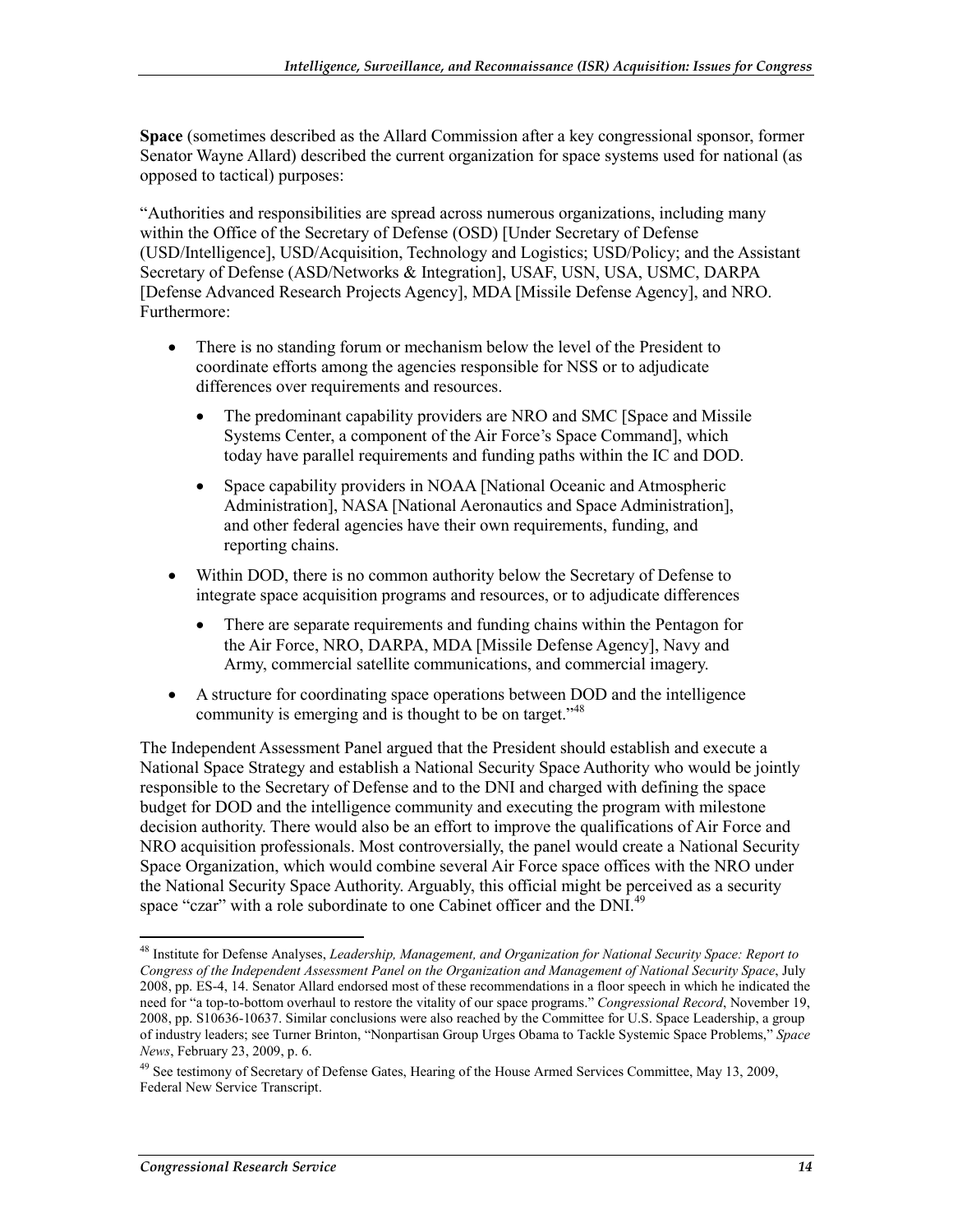In 2008 the **House Permanent Select Committee on Intelligence (HPSCI)** undertook its own assessment of U.S. space capabilities. The resulting report reflected the conclusions of the committee's majority, that the United States is "losing its preeminence in space." The report focused on the need for an "integrated overhead roadmap" or "architecture." By "architecture," HPSCI meant

- a problem-driven approach that is based on securing prioritized, well-defined national security interests;
- a comprehensive solution that balances the financial investment against the overall risk to national security;
- a realistic delivery schedule that meets the defined timeline that in many cases must be flexible and updated against the risk; and
- a plan to migrate from a requirements-based acquisition approach towards a capabilities-based strategy, with the proviso that a purely capabilities-based approach could introduce additional challenges.<sup>50</sup>

Although the report acknowledged that executive branch officials believed they had provided a plan, committee members disagreed, maintaining that "there is no comprehensive space architecture or strategic plan that accommodates current and future national security priorities, DOD and intelligence community capability requirements."<sup>51</sup> The committee suggested that the practice has been for requirements to be added during the acquisition process resulting in added costs and delays and the need to resolve repeatedly the differing priorities of DOD and the intelligence community. When cutting-edge—and not yet available—technologies are chosen, the committee suggests that uncertainty and need for further testing complicate acquisition.

The report alluded to the interest of some to develop space systems solely for operational commanders in isolation from the NRO. Presumably reference was being made to the ORS; HPSCI suggested that "it is not in the best interest of the country to pursue separate national and military space architectures."<sup>52</sup> The House report recommended that R&D be treated as a national security priority and protected against from diversion to immediate operational needs.<sup>53</sup>

The HPSCI report raised concerns about programs jointly funded in the National Intelligence Program (NIP) and the Military Intelligence Program (MIP). The NIP is designed to provide intelligence systems that can supply information primarily of interest to national-level policymakers; the MIP supports combatant commanders. Although there is pervasive overlap between the two sets of systems, there is also concern that, in some instances, funds from the NIP have in effect been used by DOD to fund what are essentially MIP projects.

The committee report also addressed use of commercial imagery and statutes and regulations governing space commerce. Members of the committee's minority criticized several aspects of

<sup>50</sup> U.S. Congress, House Permanent Select Committee on Intelligence, *Report on Challenges and Recommendations for United States Overhead Architecture*, 110<sup>th</sup> Cong., 2<sup>nd</sup> sess., October 3, 2008, H.Rept. 110-914 (Washington: GPO, 2008), p. 8.

<sup>51</sup> Ibid., p. 2.

 $52$  Ibid., p 9.

 $53$  Ibid., p 14.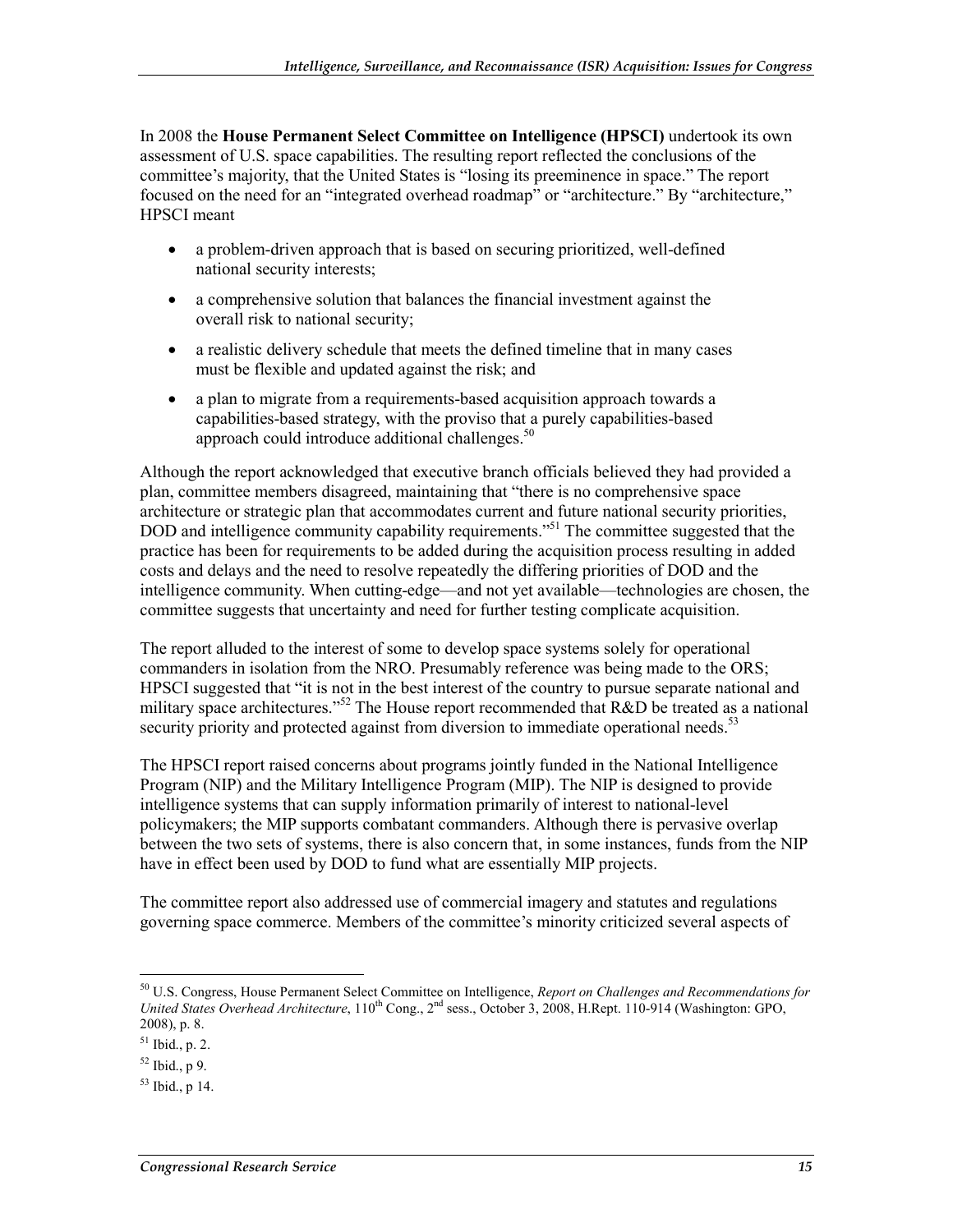the report and maintained that it failed to "address the importance of integrated ground systems for tasking, processing, exploitation and dissemination."<sup>54</sup>

In November 2008 a **Joint Defense Science Board and Intelligence Science Board** task force on integrating sensor-collected intelligence produced a report looking at various flaws in current ISR efforts that extend beyond acquisition issues. It argued that ISR efforts can be better improved by integrating data from multiple sensors rather than by improving the design and performance of single sensors. In making this argument the task force pointed to structural issues that complicate such data integration. To accomplish this goal the task force recommended ensuring the inclusion of meta-data (or tags that describe specific data that can in turn be searchable whereas the data itself may not be) that can allow identification of information of specific interest. The task force's emphasis on better ways to access and analyze data is influenced by the vast expansion in data available and in many cases never exploited. It tended to favor a larger number of less sophisticated systems and achieve increased performance by integrating data from multiple sensors and platforms.<sup>55</sup>

Significant problems derive from limitations on the dissemination of collected data. Currently, meta-data are not consistently applied and tags are not consistent from agency to agency. Military commanders demand much larger quantities and more sophisticated types of intelligence (especially tactical imagery), but in many cases are unaware of and incapable of accessing data available throughout the intelligence community. "The number of images and signal intercepts are well beyond the capacity of the existing analyst community so there are huge backlogs for translators and image interpreters and much of the collected data are never reviewed. Further, decision makers and intelligence analyst have difficulty knowing what information is available."<sup>56</sup> Although an enormous number of full-motion video missions in support of tactical commanders have been conducted in Iraq and Afghanistan, the task force suggested that surveillance has often been episodic and continuing coverage of a given region had not always been possible.

The task force report emphasized that the ISR concept encompasses more than platforms for collection. It noted that DOD has developed the Global Information Grid, which includes a highspeed communications network of various ground, air, and space components. There is a need, according to the task force, for better ways for tactical commanders to access this information "on the move," and thus it emphasized the advantages of assured and accessible communications as would be made available by the redundant and complementary communications capabilities terrestrial fiber, government and civilian communications satellites, networks built and maintained by specific agencies. (The task force advocated the Transformational Satellite System (TSAT) to provide links to the fiber network to mobile and fixed theater commands. TSAT was subsequently killed by DOD because it was considered duplicative.) A key goal should be, according to the task force, to ensure that future communications systems adhere to interoperability standards to ensure that they can support joint and international operations as well as "reach back" to U.S. agencies for analytical support. The essential concern of the task force was to ensure that the ongoing proliferation of platforms and sensors be matched by sufficient

<sup>54</sup> Ibid., p. 27.

<sup>&</sup>lt;sup>55</sup> U.S. Department of Defense, Office of the Under Secretary of Defense for Acquisition, Technology, and Logistics, Report of the Joint Defense Science Board/Intelligence Science Board Task Force, *Integrating Sensor-Collected Intelligence*, November 2008, p. 63.

 $56$  Ibid., p. 65.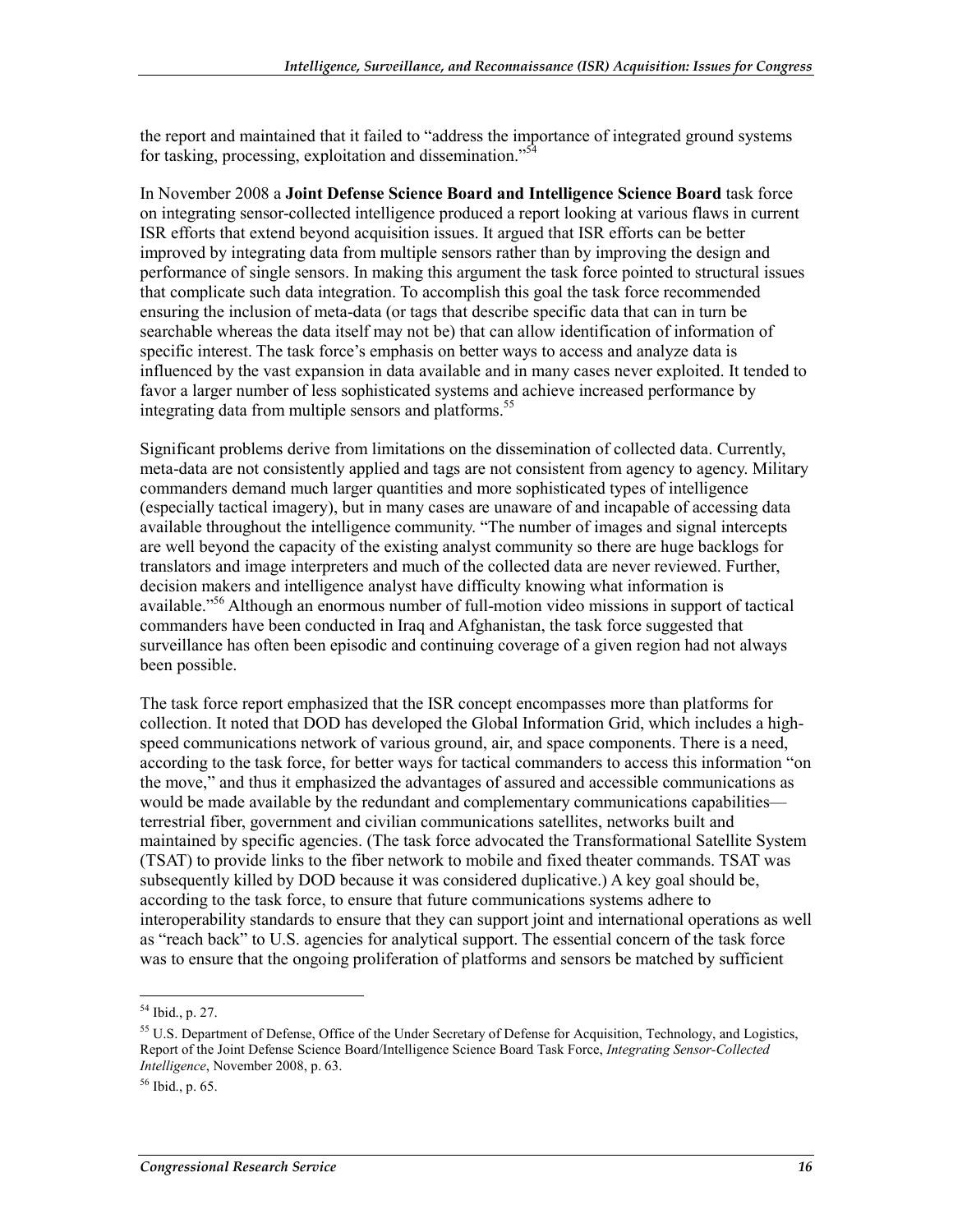communications capabilities to enable their use. Currently, they found that "Our rapidly growing airborne ISR collection capabilities are not in balance with supporting communications.<sup>35</sup>

Furthermore, the task force noted that even though the Office of the Under Secretary of Defense for Intelligence (USDI) is double-hatted as Director of Defense Intelligence under the DNI, his judgment on space programs is affected by decisions of the Under Secretary of Defense for Acquisition, Technology, and Logistics (AT&L), whose mandate encompasses all DOD programs and is not limited to intelligence programs.

The report reflected a concern that DOD requirements, including to some extent tactical ISR requirements, are being met at the cost of supporting national needs, echoing HPSCI's concerns. The task force found that there is a perception that intelligence officials may not be empowered to balance national and tactical requirements. The report noted the decline in the number of trained and experienced government program managers who are able to conduct extensive acquisition initiatives over a multi-year period. The report criticized short tours of duty for acquisitions personnel that precluded the development of deep expertise in specific systems and over-reliance on advisory contractors. The lack of expertise was criticized as contributing to delays and costly changes in specifications. More broadly, the report noted declining numbers of students pursuing engineering degrees and a reluctance of some to seek careers in the satellite area, where work can be repetitive and sporadic. The tendency in recent years to focus on satellites that can fulfill current missions may discourage students who are most interested in "cutting-edge" R&D.

The **Government Accountability Office (GAO)** has assessed ongoing space systems acquisitions issues over a number of years. In a May 2009 report it recommended that a formal space plan based on a national security space strategy is essential for managing the acquisition and deployment of space systems. Without a strategy (and a plan to implement it) "the defense and intelligence communities may continue to make independent decisions and use resources that are not necessarily based on national priorities, which could lead to gaps in some areas of space operations and redundancies in others."58

In March 2009 GAO testified to the Senate Armed Services Committee in regard to challenges facing DOD in space acquisitions. Echoing the views of other assessments, GAO found

- on a broad scale, DOD starts more weapon programs than it can afford, creating a competition for funding that encourages low cost estimating, optimistic scheduling, overpromising, suppressing bad news, and, for space programs, forsaking the opportunity to identify and assess potentially more executable alternatives;
- DOD has tended to start its space programs too early, that is, before it has the assurance that the capabilities it is pursuing can be achieved within available resources and time constraints—in part a result of the tendency to favor acquisition programs over efforts to ensure that new technologies are reliable;

<sup>57</sup> Ibid, p. 26.

<sup>58</sup> U.S. Government Accountability Office, *Defense Space Activities: National Security Space Strategy Needed to Guide Future DOD Space Efforts*, GAO-08-431R, March 27, 2008. See also GAO, *Space Acquisitions: DOD Needs a Departmentwide Strategy for Pursuing Low-Cost, Responsive Tactical Space Capabilities*, GAO-06-449, March 2006.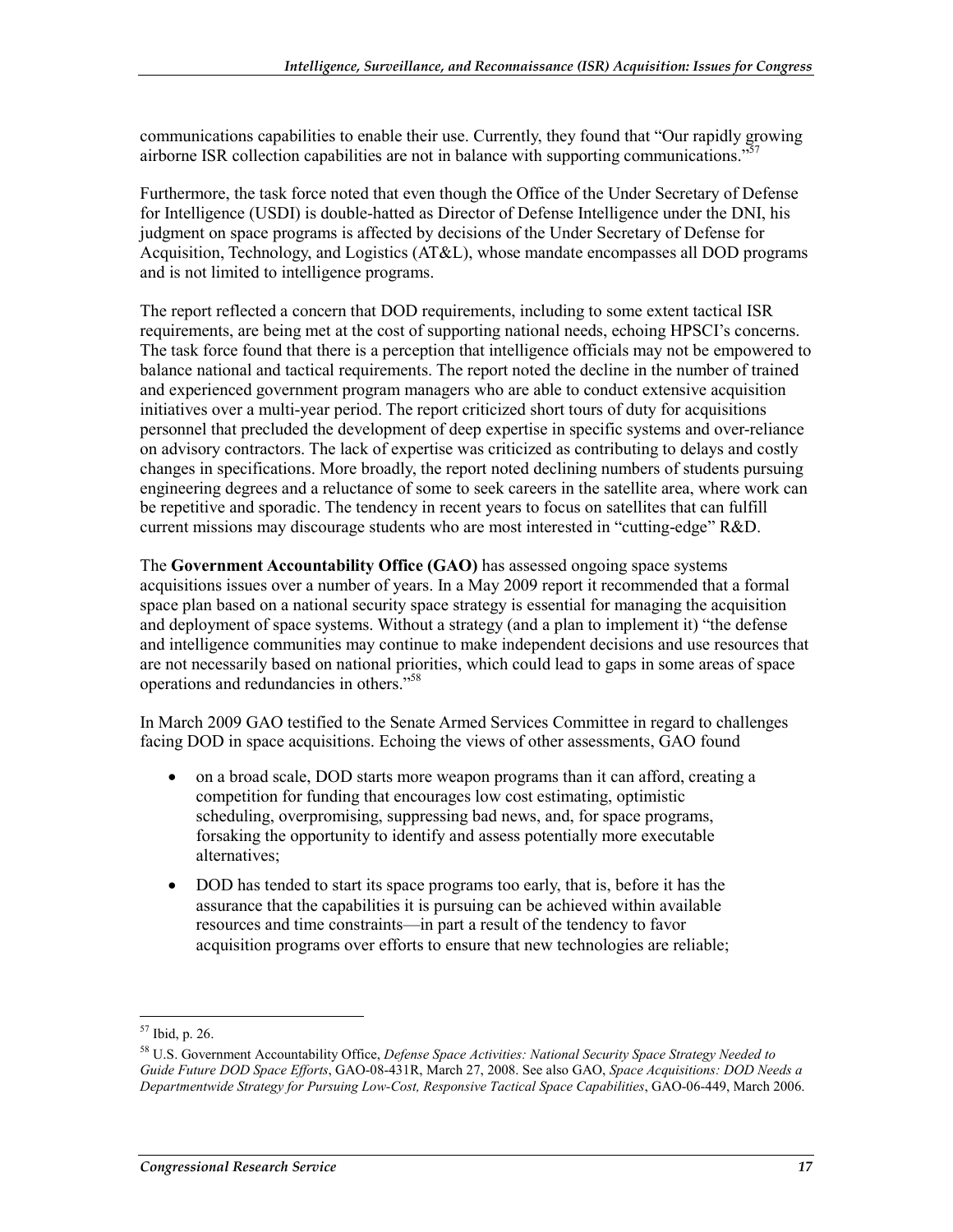- DOD has tended to prefer fewer but heavier, larger, and more complex satellites than larger constellations of smaller satellites;
- several more recent space programs began in the late 1990s, when contracts were restructured in ways that reduced government oversight and shifted decisionmaking responsibilities to contractors, a situation that magnified problems relating to requirements creep and poor contractor performance.<sup>5</sup>

GAO generally recommended a number of best practices of the commercial sector to separate technology discovery from acquisition, follow incremental paths to meet user needs, match resources and requirements at program's start, and use quantifiable data and demonstrable knowledge to decide when to move to a new program phase. GAO acknowledged that DOD was attempting to implement some of these practices and noted legislative initiatives that were later enacted.<sup>60</sup> GAO also went further to underscore the difficulties resulting from the fact that requirements, resource allocation, and acquisition processes are led by different organizations and the need to strengthen coordination of military and intelligence space efforts. As noted above, GAO has been skeptical of the Operationally Responsive Space effort due to its separation from other intelligence space programs even though it envisions smaller satellites built with available, proven technologies.

In January 2010 GAO forwarded another report to the Subcommittee on Air and Land forces of the House Committee on Armed Services that expressed concern about the ability of the services to share information within combat theaters.<sup>61</sup> GAO recommended that DOD establish a concept of operations to provide direction and priorities for sharing intelligence information across the defense intelligence community. GAO also urged the services to develop their own implementation plans and set timelines for sharing data with the rest of DOD.

### **The Obama Administration's Approach**

Although outlines of the Obama Administration's overall approach to longer-term ISR acquisition issues have not been publicly detailed, the Administration has taken an initial approach based on acquiring additional reconnaissance platforms that are based on currently available technologies. In April 2008, Defense Secretary Gates, having been frustrated by reports from the field regarding inadequate numbers of UAVs, established an ISR Task Force that eventually made a number of recommendations to maximize the availability of systems in the inventory and to acquire adequate numbers of additional systems.<sup>62</sup>

<sup>59</sup> U.S. Government Accountability Office, *Space Acquisitions: DOD Faces Substantial Challenges in Developing New Space Systems*, GAO-09-705T, May 20, 2009, pp. 8-9. The last point has also been made by Scott F. Large, the Director of the NRO, "National Security Space Collaboration as a National Defense Imperative," *High Frontier*, August 2008, p. 4.

<sup>60</sup> These initiatives included P.L. 111-23, the Weapons Systems Acquisition Reform Act of 2009.

<sup>61</sup> U.S. Government Accountability Office, *Intelligence, Surveillance, and Reconnaissance: Establishing Guidance, Timelines, and Accountability for Integrating Intelligence Data Would Improve Information Sharing*, GAO-10-265NI, January 2010. In May 2010 the House Armed Services Committee endorsed GAO's recommendations and asked for a report from DOD indicating implementation plans. U.S. Congress,  $111<sup>th</sup>$  Congress, 2d session, House of Representatives, Committee on Armed Services, *National Defense Authorization Act for Fiscal Year 2011*, H.Rept. 111-491, May 21, 2010, p. 339-340.

 $62$  The ISR Task Force was not designed to be permanent but a congressional requirement was established (in S.Rept. (continued...)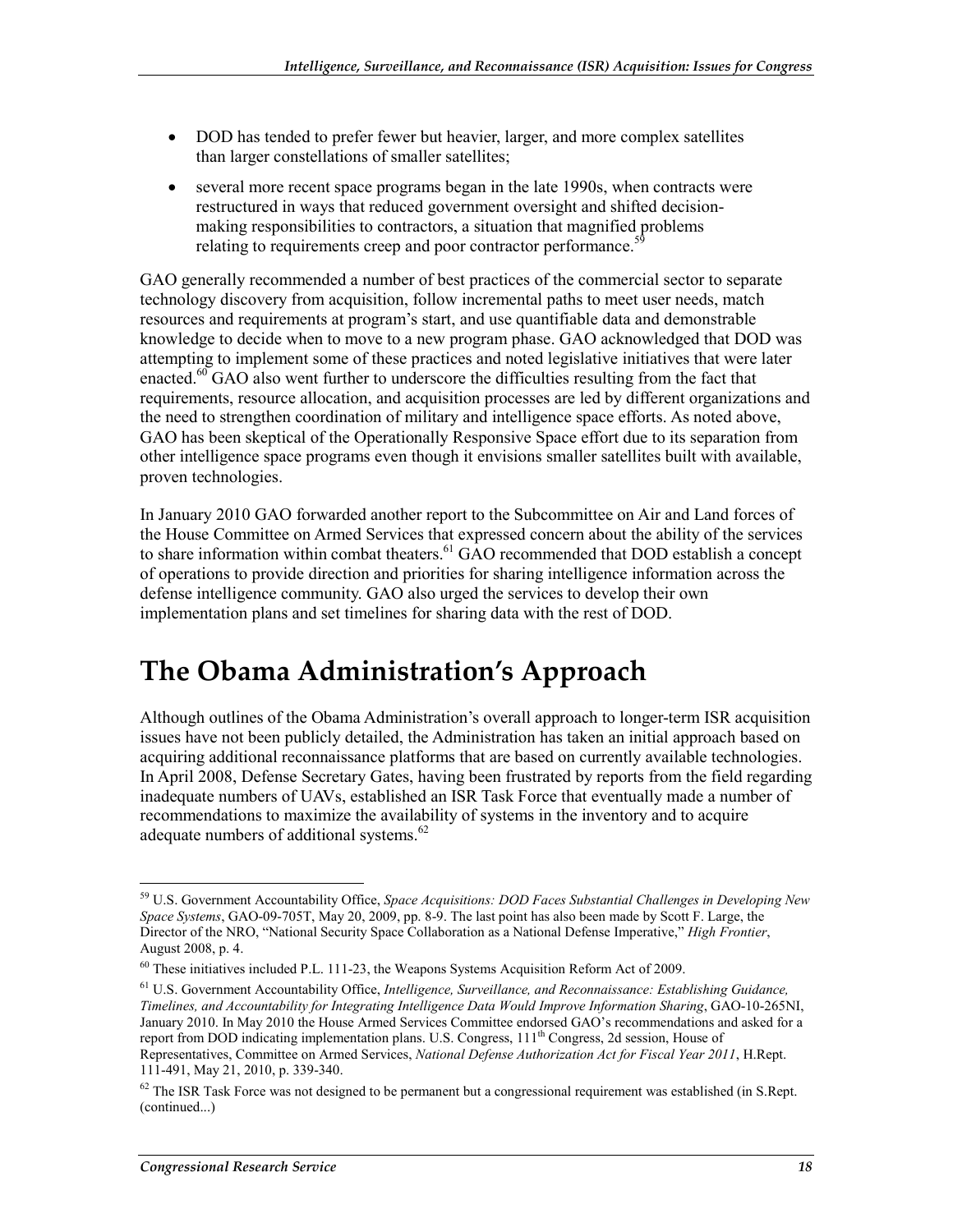Based on these findings, in April 2009, Secretary Gates forwarded the Administration's plans for ISR programs in the FY2010 budget based on his determination to "to rebalance this department's programs in order to institutionalize and enhance our capabilities to fight the wars we are in and the scenarios we are most likely to face in the years ahead, while at the same time providing a hedge against other risks and contingencies."<sup>63</sup>

"First, we will increase intelligence, surveillance and reconnaissance (ISR) support for the warfighter in the base budget by some \$2 billion. This will include

- Fielding and sustaining 65 continuous RPA orbits with the ability to increase them to 85 and maximizing their production.<sup>64</sup> This capability, which has been in such high demand in both Iraq and Afghanistan, will not be permanently funded in the base budget. It will represent a 62% increase in capability over the current level and 127% from over a year ago.
- Increasing manned ISR capabilities such as the turbo-prop aircraft deployed so successfully as part of 'Task Force Odin' in Iraq.
- Maintaining the Air Force's MC-12 Project Liberty aircraft.
- Initiating research and development on a number of ISR enhancements and experimental platforms optimized for today's battlefield."<sup>65</sup>

The Administration proposal apparently does not include efforts to acquire "exquisite" satellite technologies that are at best still in the research and development stage. Congress essentially endorsed this approach in FY2010 defense appropriations and authorization legislation (P.L. 111- 118 and P.L. 111-84).

Media reports indicate that the Obama Administration ordered a thorough review of existing national space policy, including national intelligence assets, originally intended for completion by October 2009, but which has not been made public.<sup>66</sup>

In May 2009 Defense Secretary Gates indicated that he and the DNI had agreed that a new charter for the National Reconnaissance Office (NRO) is needed given that the original one is decades old. A committee headed by retired Air Force General Trey Obering was asked to look at the NRO's roles and missions, and reportedly recommended that the NRO structure should not be altered. In March 2010 the DNI and the Secretary of Defense endorsed a set of organizing principles for the NRO that is intended to serve as a foundation for a revised NRO charter.<sup>67</sup>

<sup>(...</sup>continued)

<sup>111-20)</sup> for DOD to report on the strategy chosen to transition its responsibilities by October 1, 2009. This deadline was apparently not met. (See explanatory statement accompanying the Defense Appropriations Act, *Congressional Record*, December 16, 2009, p. H15043.)

<sup>63</sup> Robert M. Gates, Defense Budget Recommendation Statement (Arlington, VA), April 6, 2009.

<sup>&</sup>lt;sup>64</sup> Speech by Michael Donley, Secretary of the Air Force, "Air Force Reserve: Integral to the Total Force," remarks at 2012 Air Force Reserve Senior Leader Conference, March 26-27, also available at http://www.af.mil/information/ speeches/speech.asp?id=702, March 26, 2012.

<sup>65</sup> Ibid. For background to Gates decision making, see Greg Jaffe, "A Single-Minded focus on Dual Wars," *Washington Post*, May 15, 2009.

<sup>66</sup> Amy Klamper, "President Orders Sweeping U.S. Space Policy Review," *Space News*, July 6, 2009, p. 6.

 $67$  Statement for the Record, Betty Sapp, Principal Deputy Director, National Reconnaissance Office, before the House (continued...)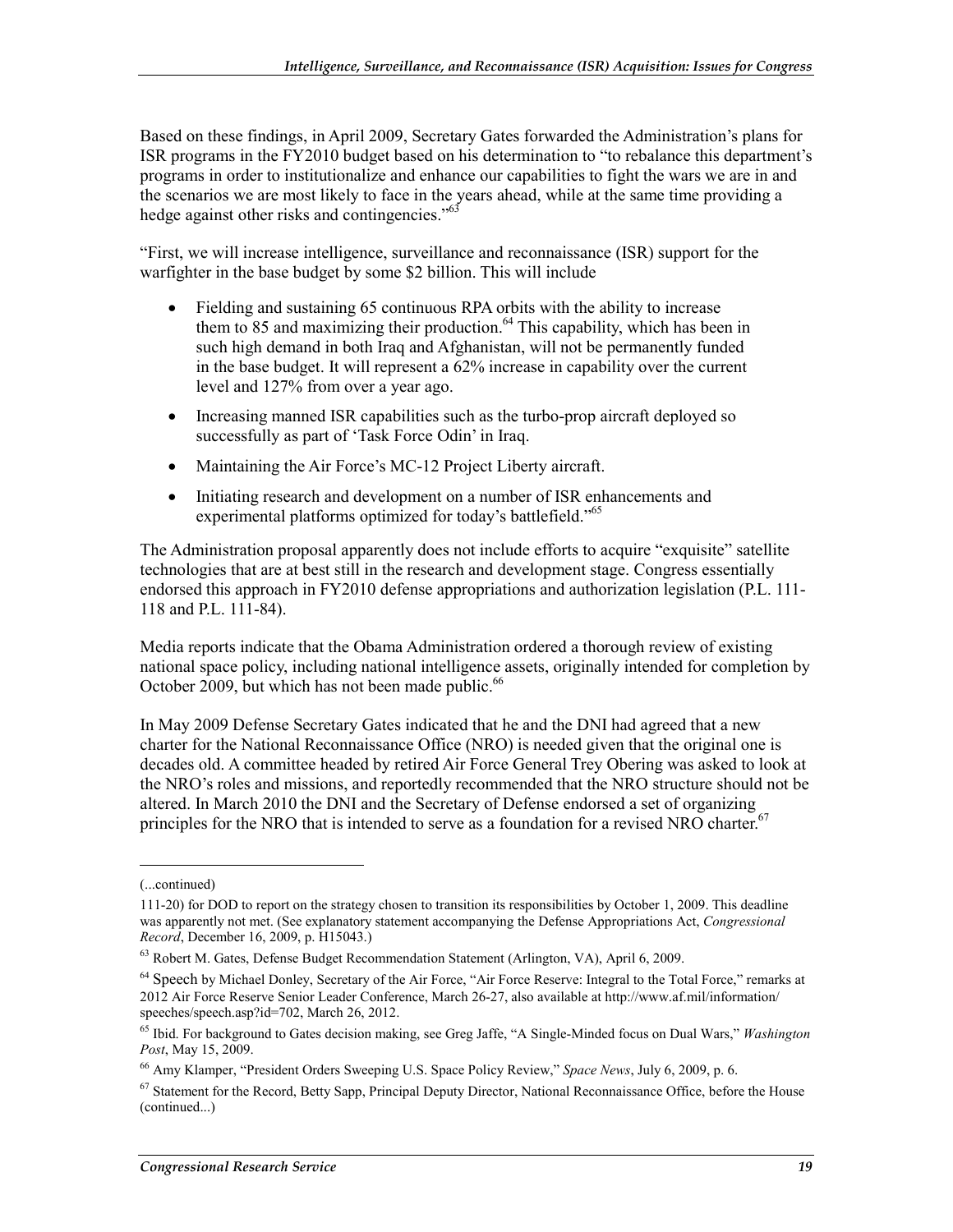On September 21, 2010, the Director of National Intelligence Jim Clapper and Secretary of Defense Bill Gates officially signed the newest NRO charter, also referred to as a memorandum of agreement. The first signed since 1965, this agreement formalizes the role of the NRO Director as responsible for managing and operating NRO programs, serving as the principal advisor on overhead systems to the Secretary of Defense and the DNI. The new charter also grants direct access to the NRO Director to both the Defense Secretary and the DNI.<sup>68</sup>

Information on the ISR component of the Administration's FY2011 budget request is mostly classified, but DOD did state that an additional \$2.6 billion was added for contingency operations in Afghanistan and Iraq at the recommendation of DOD's ISR Task Force, including nearly doubling procurement of the MQ-9 Reapers.<sup>69</sup> ISR funding requested for ongoing combat operations rose from \$5.9 billion in FY2010 to \$7.0 in FY2011.

# **Congressional Initiatives**

Congressional oversight of the acquisition of surveillance systems has its own challenges. ISR systems are overseen by the armed services, intelligence, and appropriations committees. Most aspects of the ISR program are necessarily secret. Historically, the "national" systems were overseen by the intelligence committees, whereas the tactical systems were usually overseen by the armed services committees (although the House Intelligence Committee had jurisdiction over both tactical and national systems). Public statements by some Members indicate, however, that important differences among committees exist in regard to current plans for satellite programs, and there have been considerable differences in regard to UAS programs, as well. There is widespread frustration about cost growth of ISR systems, unnecessary duplication of effort, and the possibility of inadequate collection.

A significant factor has been the absence of intelligence authorization legislation for over five years. This suggests that the congressional role has been primarily exercised by the appropriations and armed services committees. Some observers believe that these committees may tend to focus on ISR systems as components of larger defense programs whereas the intelligence committees might have focused more on support to national policymakers.

In addition to authorizing and appropriating funds for specific ISR systems, Congress has repeatedly emphasized the need for a more comprehensive approach to ISR as a whole. The October 2008 report by the House Permanent Select Committee on Intelligence noted that "members of Congress have repeatedly expressed their disappointment that no architectural plan exists, and have repeatedly asked the Administration for the plan. The lack of an integrated architecture was one of the first issues to face the DNI after the office was established in 2005. The frustration has continued to this day, and many believe that the nation is no closer to having a clearly defined plan than it was three years ago."<sup>70</sup> The HPSCI majority recommended that the

<sup>(...</sup>continued)

Armed Services Committee, Subcommittee on Strategic Services, April 21, 2010.

<sup>&</sup>lt;sup>68</sup> See Dr. Bruce Berkowitz, "The National Reconnaissance Office at 50 Years: A Brief History," Center for the Study of National Reconnaissance, also available at http://www.nro.gov/history/csnr/programs/NRO\_Brief\_History.pdf, September 2011.

 $69$  Department of Defense, Overview—FY 2011 Defense Budget, March 2010, pp. 4-2.

<sup>70</sup>*Challenges and Recommendations for United States Overhead Architecture*, H.Rept. 110-914, p. 8.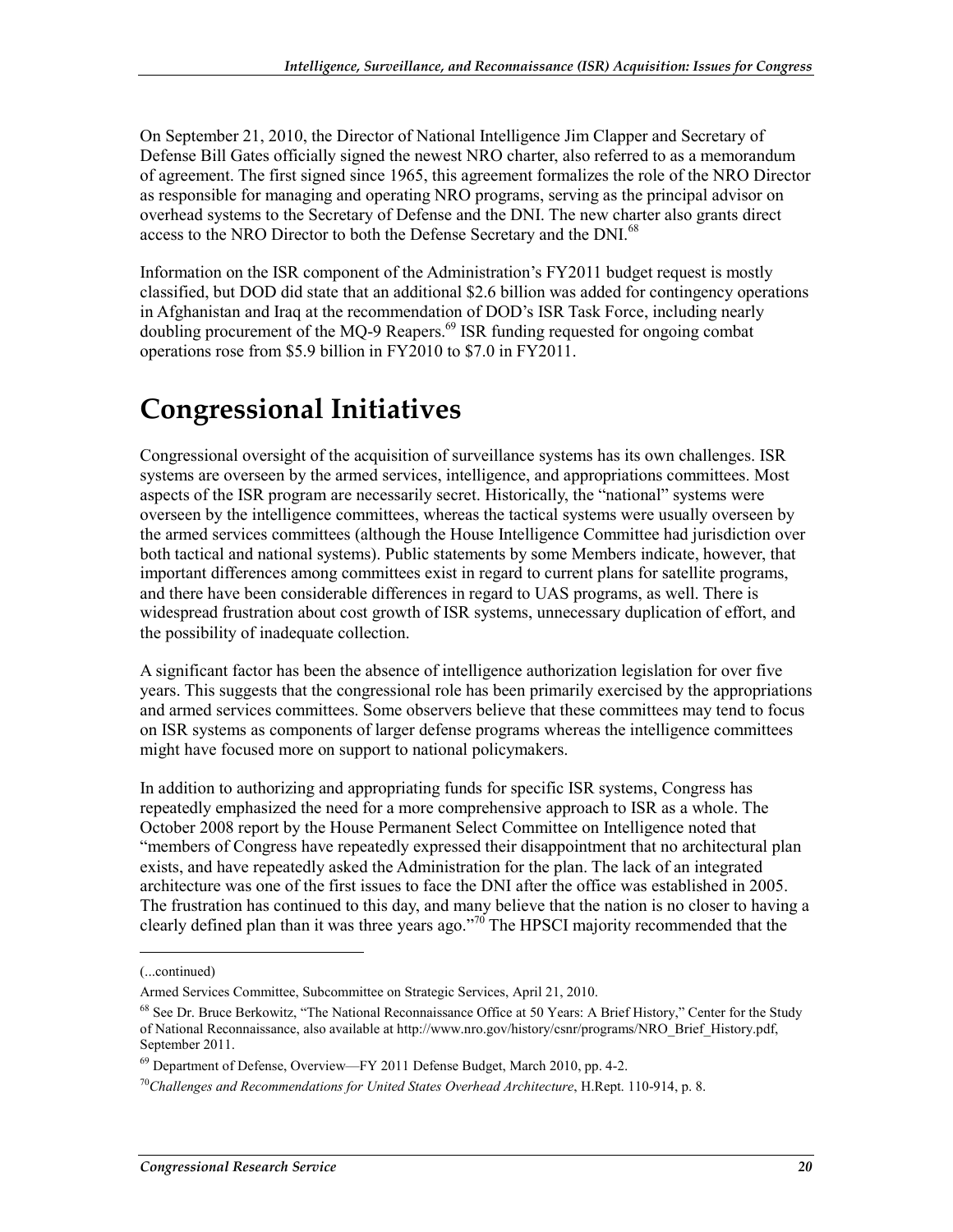DNI and the Secretary of Defense "should develop a common architecture for all space-related systems (imagery, signals, communications, etc.) that supports prioritized national and military needs and takes into consideration budgetary constraints. Organizations proposing new satellites should demonstrate how their proposals fit into the architecture." The committee further recommended that the Office of Management and Budget "carefully consider what space programs it recommends for funding until both the DNI and [the Secretary of Defense] agree on an architecture.<sup>"71</sup> Some observers suggest the goal of a "dynamic architecture" that will permit judicious investment in existing technologies to acquire adequate numbers of systems for current needs while intentionally providing windows of opportunity for the introduction of new technologies and adaptations to new military or diplomatic requirements.

The Duncan Hunter Defense Authorization Act for FY2009 (P.L. 110-417), enacted on October 14, 2008, directed that the Secretary of Defense and the DNI jointly conduct a comprehensive review of U.S. space policy, including space-based intelligence and surveillance and reconnaissance from space. The review was to describe current and planned space acquisition programs.

This policy review by DOD was to have been undertaken in conjunction with the national-level review of space policy. When the overall space policy review is complete DOD's Space Posture Review will be issued. At one point there were plans to issue an interim report that would detail current posture and programs.<sup>7</sup>

The FY2009 Defense Authorization Act, Section 144, also required

the Secretary of Defense in consultation with the Chairman of the Joint Chiefs of Staff establish a policy and an acquisition strategy for intelligence, surveillance, and reconnaissance payloads and ground stations for manned and unmanned aerial vehicle systems. The policy and acquisition strategy shall be applicable throughout the Department of Defense and shall achieve integrated research, development, test, and evaluation, and procurement commonality.

#### **The 111th Congress**

In the explanatory statement accompanying the FY2010 Defense Appropriations Act (P.L. 111- 118), DOD was directed to provide a classified report that describes the deployment of additional ISR capabilities, particularly tactical signals intelligence and full motion video, to support combat operations in Afghanistan "[and] address the adequacy of these capabilities to support troop commitments to Afghanistan as well as the plans to correct any shortfalls."<sup>73</sup>

In 2009 the House Appropriations Committee (whose annual bill includes the great bulk of intelligence funding) directed that DOD and the DNI prepare a long-range plan for space system investment, including research, development, test and evaluation as well as procurement, including schedule and funding profiles, for all national security space systems for the next 30

 $71$  Ibid., p. 9.

<sup>72</sup> U.S. Department of Defense, DOD News Briefing with Undersecretary Flournoy and Vice Adm. Stanley, February 1, 2010.

<sup>73</sup> *Congressional Record*, December 16, 2009, p. H15043.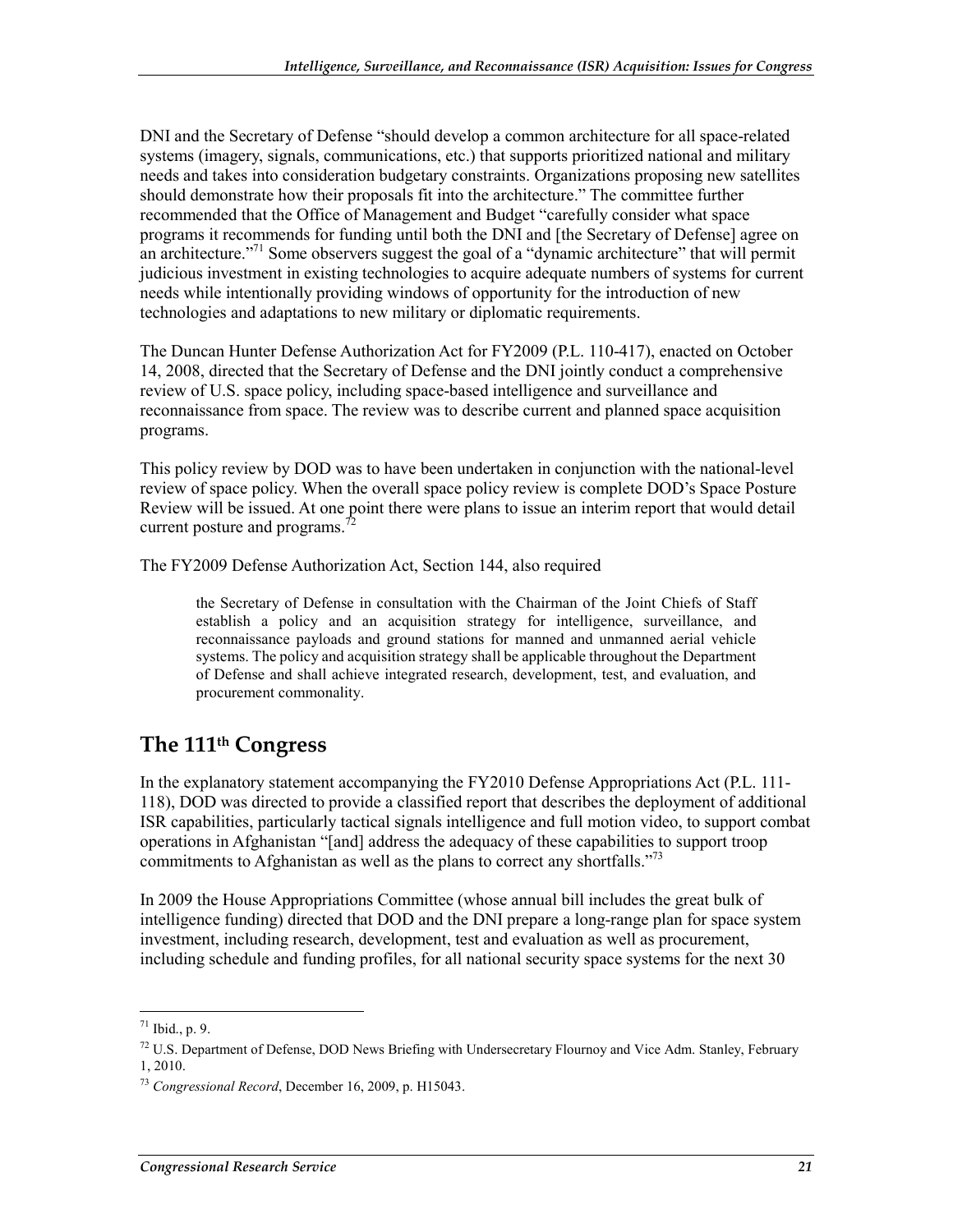years. The report is to include estimated levels of annual funding to carry out the programs.<sup>74</sup> The bill, H.R. 3326, was eventually enacted as P.L. 111-118; it mandated that DOD deliver a 15-Year Space System Investment Strategy by May 2010.

There are indications that ORS funding issues have led to broader questions about efforts to use space platforms to support national security goals. In its October 2008 report on the need for a space architecture, the House Intelligence Committee recommended that DOD and the DNI "develop a common architecture for all space-related systems" and urged that "[o]rganizations proposing new satellites should demonstrate how their proposals fit into the architecture.<sup>775</sup> In May 2009 the Senate Appropriations Committee reported the defense appropriations act for FY2010 with an expression of concern that

the committee is concerned about the tendency of temporary, single-issue acquisition initiatives to grow into persistent, stovepiped bureaucracies with increasingly ambiguous mandates. This tendency is often the result of deficiencies in the acquisitions process, in which urgent joint requirements are too often not effectively addressed.<sup>76</sup>

Section 911 of the FY2011 Defense Authorization bill, P.L. 111-383, signed by the President on January 7, 2011, requires that the Secretary of Defense and the DNI "shall develop an integrated process for national security space architecture planning, development, coordination, and analysis." The effort is to include both defense and intelligence efforts, to provide mid-term to long-term recommendations to guide acquisitions, and is independent of but coordinated with efforts by the military departments and intelligence agencies. The accompanying report to an earlier version of the legislation (H.R. 5136) by the House Armed Services Committee indicates a determination to provide a clear mandate to conduct integrated space architecture planning in order to avoid isolated, stove-piped, efforts by the services and intelligence agencies. The committee added, nevertheless, that, "This section would not be intended to limit rapid acquisition efforts such as Operationally Responsive Space (ORS); however, the committee does endorse efforts that expand user access to ORS capabilities and data."<sup>77</sup>

The various reviews requested are likely to be forward in classified channels and it is not known if summaries will be publicly available. Nor is it known how consistent the studies will be with budgetary requests, but they will clearly provide benchmarks for Congress as consideration of annual legislation proceeds.

#### **The 112th Congress**

Congress continues to indicate concern about ISR issues, especially those relating to expensive space systems. The House version of the FY2012 defense appropriations bill, H.R. 2219, included

<sup>1</sup> 74 U.S. Congress, 111th Congress, 1st session, House Committee on Appropriations, *Department of Defense Appropriations Bill, 2010*, to accompany H.R. 3326, July 24, 2009, H.Rept. 111-230, pp. 278-279.

 $75$  Ibid., p. 3.

<sup>76</sup> U.S. Congress, 111th congress, 1st session, Senate Committee on Appropriations, *Making Supplemental Appropriations for the Fiscal Year Ending September 30, 2009, and for Other Purposes*, Report to accompany S. 1054, S .Rept. 111-20, May 14, 2009, p. 15.

<sup>77</sup> U.S. Congress, 111th Congress, 2d session, House of Representatives, Committee on Armed Services, *National Defense Authorization Act for Fiscal Year 2011*, H.Rept. 111-491, May 21, 2010, p. 342-343.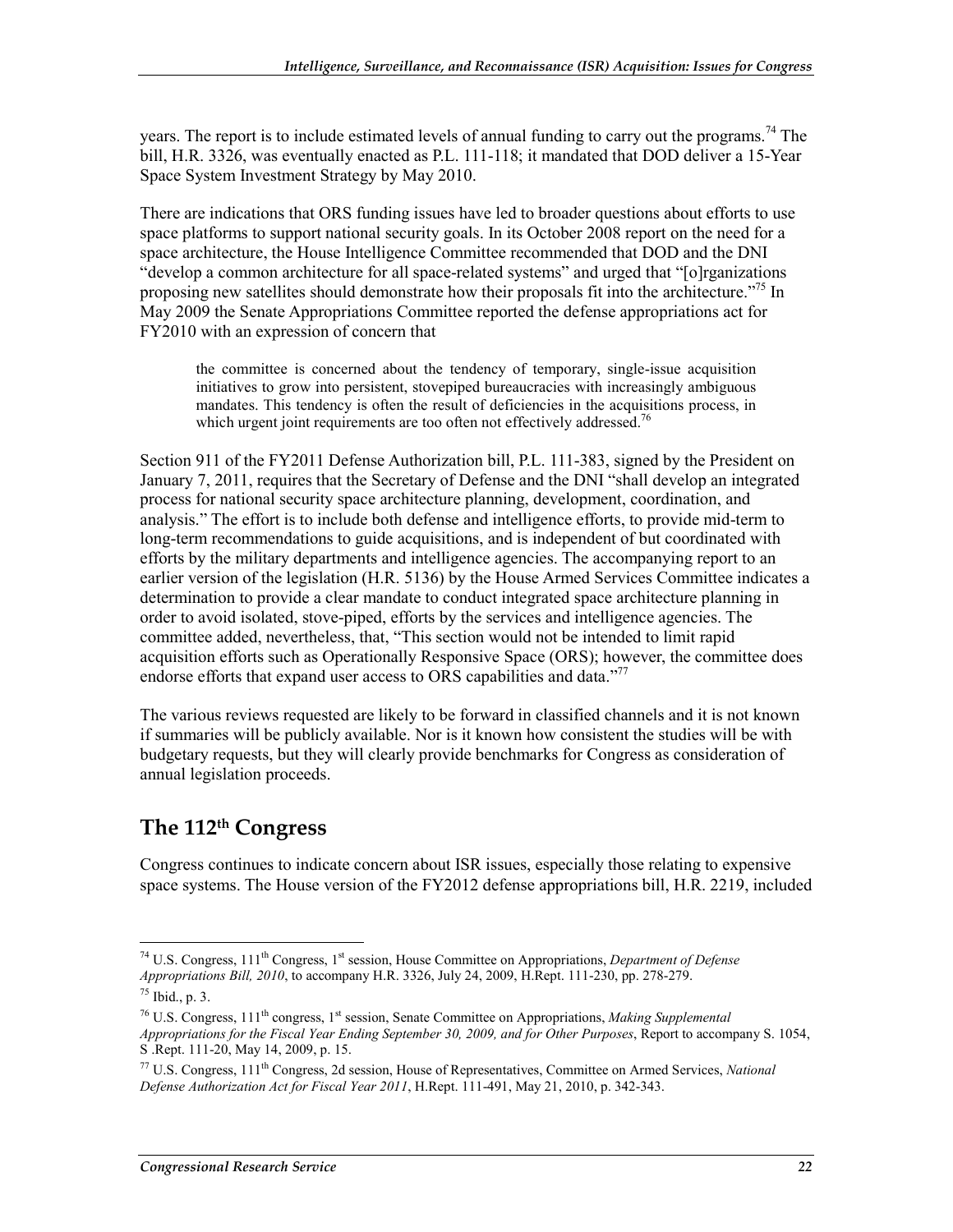a provision (§8089) that would mandate the establishment of a major program category for space in future defense programs. The accompanying report noted:

Over the past decade, various attempts for alternative systems have been suggested and in some cases funded. Several of those attempts included the parallel development of alternative systems or technologies. These systems were advertised as being less expensive, more capable, and less risky. In each case, these alternative systems were terminated due to cost or complexity.<sup>78</sup>

Although the requirement for making space a major program category was not included in the enacted version, H.R. 2055, the conference report, H .Rept. 112-331, indicated congressional approval of block buys of satellites that evolved from previous designs (as opposed to reliance on wholly new technologies). The conferees also noted disappointment that it took DOD over two years to develop a 15-year space strategic plan. The report directed that the next 15-year plan be delivered with the FY2014 budget submission.<sup>79</sup>

Concern about the possibility of a sequestration of defense spending arose at the end of 2011 with the inability of the Joint Select Committee on Deficit Reduction to reach an agreement. In November 2011 Secretary of Defense Leon Panetta indicated in a letter to Senators John McCain and Lindsey Graham the longer-term effects of sequestration could include the delay or termination of major space initiatives, including space protection, communications satellites, and ISR systems.<sup>80</sup>

Most recently, both the Senate and House reports accompanying their respective FY2013 National Defense Authorization Acts indicated continued congressional concern about the lack of a strategy guiding ISR acquisition. The House directed DOD's Joint Requirements Oversight Council to conduct a strategic review of current, planned, and programmed ISR capabilities. <sup>81</sup> The Senate report similarly noted.

 "The [armed services] committee is aware of the increased demand for persistent intelligence, surveillance, and reconnaissance (ISR) resources to meet each combatant command's full range of military operations. The committee acknowledges the Department of Defense has had to make difficult decisions on the acquisition, procurement, and allocation of its persistent ISR assets due to fiscal constraints alone. However, Congress has not been provided a formal report outlining the Department of Defense's long-term investment strategy to develop, procure, and sustain the necessary ISR platforms to meet these ISR collection requirements.<sup>82</sup>

<sup>1</sup> <sup>78</sup> U.S. Congress,  $112^{th}$  Congress,  $1^{st}$  session, House of Representatives, *Department of Defense Appropriations Bill*, *2012*, H .Rept. 112-110, June 16, 2011, p. 185.

<sup>79</sup> U.S. Congress, 112th Congress, 1st session, Committee of Conference, *Military Construction and Veterans Affairs and Related Agencies Appropriations Act, 2012*, H .Rept. 112-331, December 15, 2011, p. 657.

<sup>80</sup> http://defensenews.com/projects/pdfs/mccain-graham-letter.pdf.

 $81$  U.S. Congress, 112th Congress,  $2<sup>nd</sup>$  session, House of Representatives, *National Defense Authorization Act of 2013*, H .Rept. 112-479, May 11, 2012.

 $82$  U.S. Congress, 112<sup>th</sup> Congress, 2<sup>nd</sup> session, Senate, *National Defense Authorization Act for Fiscal Year 2013*, S.Rept. 112-173, June 4, 2012.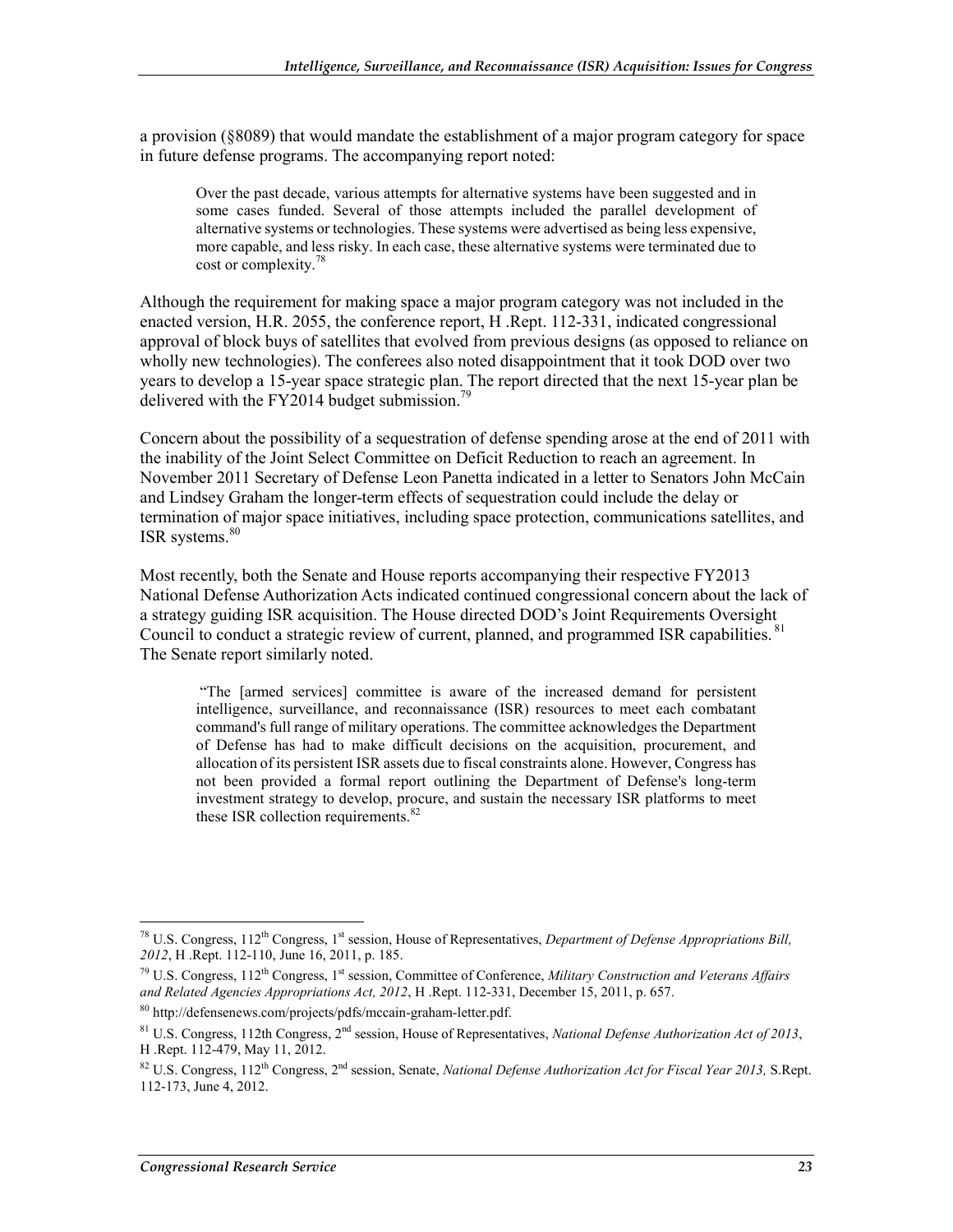#### **The 113th Congress**

ISR issues will continue to be an area of concern, especially in light of the lack of a long-term investment strategy called for by the 112th Congress and the pending impact of sequestration. In testimony before the Senate Select Committee on Intelligence in March 2013, Director of National Intelligence James Clapper indicated that sequestration would delay major systems acquisition and require older reconnaissance systems to be decommissioned. The President's  $\sum Q(14)$ FY2014 budget request noted that the intelligence community was responding to new budget realities by terminating or reducing programs that are a lower priority and cited as an example "an initiative to transition to a more efficient space-based architecture." $\frac{1}{1}$  The DNI and the FY2014 budget request indicated an effort to protect the intelligence community workforce, suggesting that hard choices in response to budget cuts will focus on ISR systems and other expensive collection platforms.

### **Conclusion**

Many consider the desirability of a long-range plan or architecture for the deployment of surveillance assets is a given, but suspect it is almost unobtainable. Future intelligence requirements may change from those recently indicated by Secretary Gates. The policies and military capabilities of sophisticated nation states may again become the highest collection priorities of the intelligence community, rather than terrorist groups that are currently the chief concern. Similarly, there are no indications that technological capabilities of ISR systems have reached a stabile plateau, and basing future plans on current technologies may prove to be shortsighted. There are inherent challenges involved in establishing plans for acquisitions over a multi-year span, even if they are arguably outweighed by the limitations of annual planning cycles.

Ultimately, most recognize that there are limitations on what Congress can do to shape the international environment or the emergence of new technologies. Congress can, however, alter the roles and missions of the organizations involved in ISR programs acquisition, as well as authorize and appropriate funds for ISR systems acquisition. Some observers have suggested a number of steps internal to Congress that might improve the acquisition process for ISR systems. The 9/11 Commission, for instance, recommended that the intelligence committees be provided with responsibilities for both authorization and appropriations.<sup>83</sup> Others have recommended a separate annual intelligence appropriations act and subcommittees for intelligence within the two appropriations committees. Such initiatives would allow greater concentration on intelligence programs as separate and distinct from defense programs. On the other hand, such separation could complicate the close linkages and desirable duplication between some intelligence and defense programs. Congress could also set up special panels to look at ISR programs with representatives from current intelligence, armed services, homeland security, and appropriations committees.

Nevertheless, many of the complications involving ISR systems derive from the organization of the executive branch and current policies. The ability of the ODNI and DOD (including both the USD(I) or the USD  $(AT&L)$ ) to establish an agreed-upon acquisition plan is inevitably a key

<sup>&</sup>lt;u>.</u> <sup>83</sup> National Commission on Terrorist Attacks Upon the United States, Final Report, Washington: GPO, 2004, p. 420.